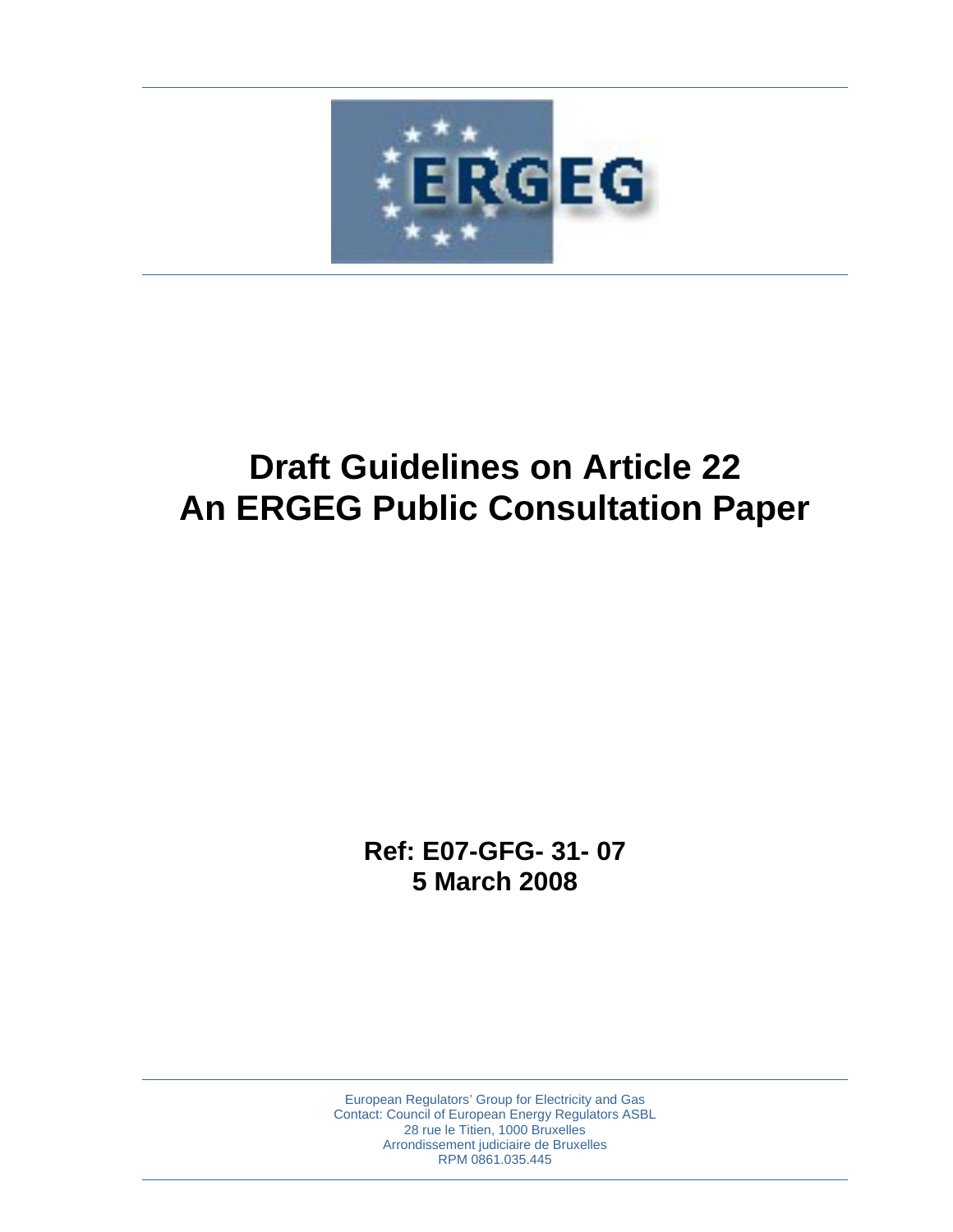

## **Table of Contents**

| 1              |  |         |  |  |  |  |
|----------------|--|---------|--|--|--|--|
| $\overline{2}$ |  |         |  |  |  |  |
|                |  |         |  |  |  |  |
|                |  |         |  |  |  |  |
|                |  |         |  |  |  |  |
|                |  |         |  |  |  |  |
|                |  |         |  |  |  |  |
|                |  |         |  |  |  |  |
|                |  |         |  |  |  |  |
|                |  |         |  |  |  |  |
|                |  |         |  |  |  |  |
|                |  |         |  |  |  |  |
|                |  |         |  |  |  |  |
|                |  |         |  |  |  |  |
| $\mathbf{3}$   |  |         |  |  |  |  |
|                |  |         |  |  |  |  |
|                |  |         |  |  |  |  |
|                |  | 3.2.1   |  |  |  |  |
|                |  | 3.2.1.1 |  |  |  |  |
|                |  |         |  |  |  |  |
|                |  |         |  |  |  |  |
|                |  | 3.2.1.4 |  |  |  |  |
|                |  | 3.2.2   |  |  |  |  |
|                |  | 3.2.3   |  |  |  |  |
|                |  | 3.2.4   |  |  |  |  |
|                |  | 3.2.5   |  |  |  |  |
|                |  | 3.2.6   |  |  |  |  |
|                |  |         |  |  |  |  |
|                |  | 3.3.1   |  |  |  |  |
|                |  | 3.3.1.1 |  |  |  |  |
|                |  | 3.3.1.2 |  |  |  |  |
|                |  | 3.3.1.3 |  |  |  |  |
|                |  | 3.3.2   |  |  |  |  |
|                |  | 3.3.3   |  |  |  |  |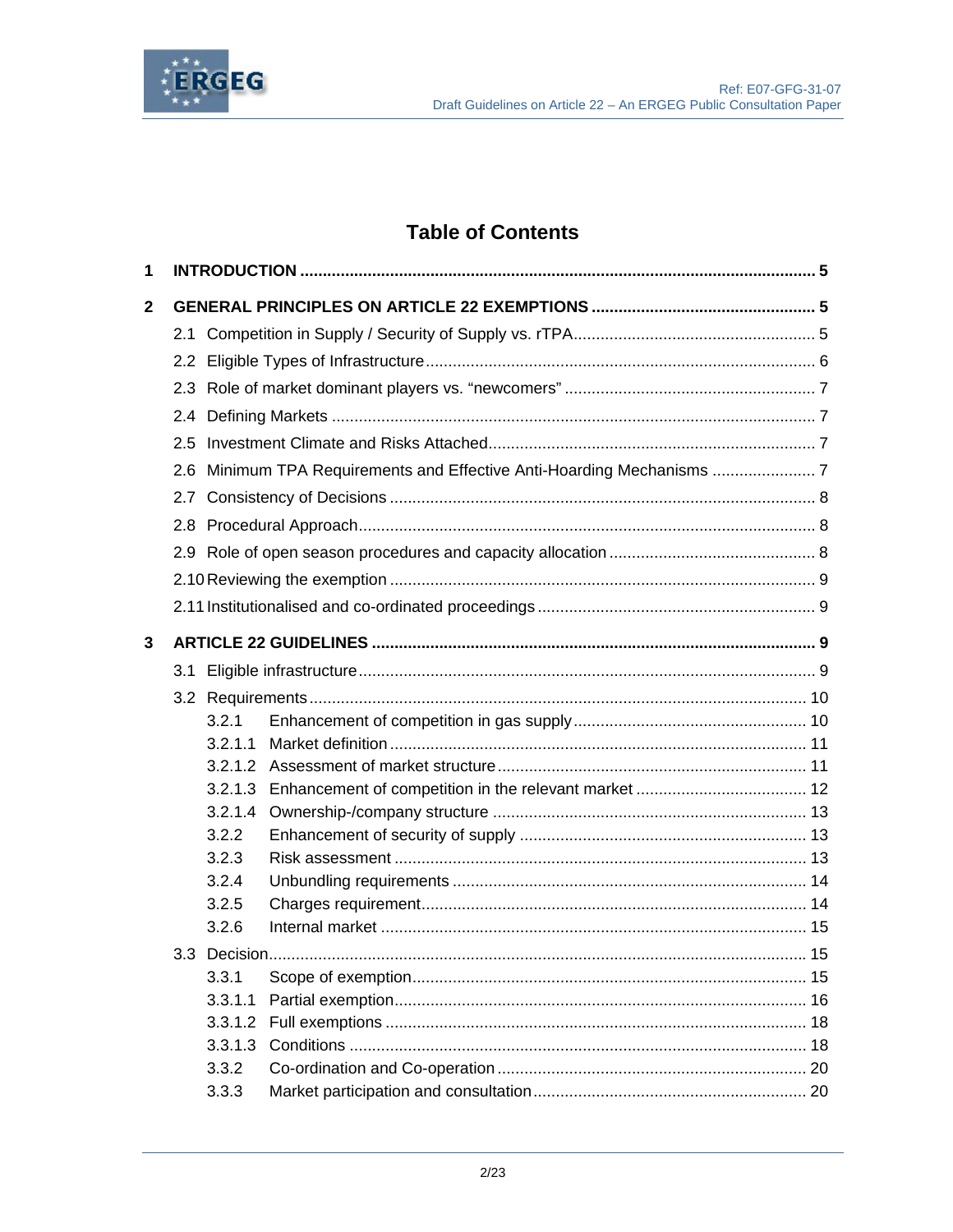

|  | Annex: Other Art. 22 provisions not relevant with respect to these guidelines 23 |  |
|--|----------------------------------------------------------------------------------|--|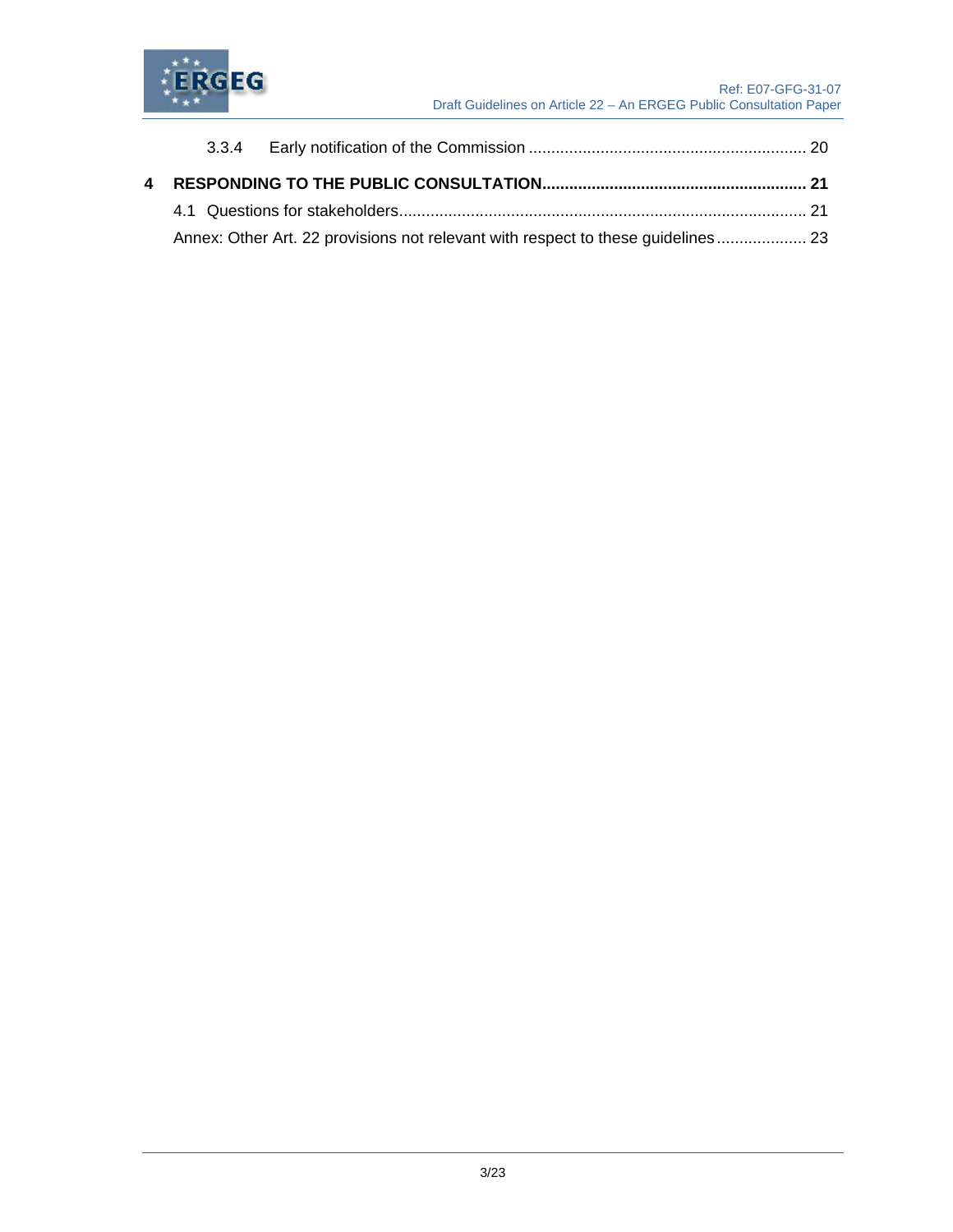

#### **PREAMBLE**

Having regard to Directive 2003/55/EC of the European Parliament and of the Council of 26 June 2003 concerning common rules for the internal market in natural gas and especially Article 22 thereof, aiming at the promotion of effective competition and security of supply by incentivising efficient investments in new infrastructure projects, while at the same time recognising the need for non-discriminatory access to relevant infrastructures, ERGEG agrees upon the following guidelines which constitute a harmonized and transparent framework for competent authorities when deciding on exemption procedures.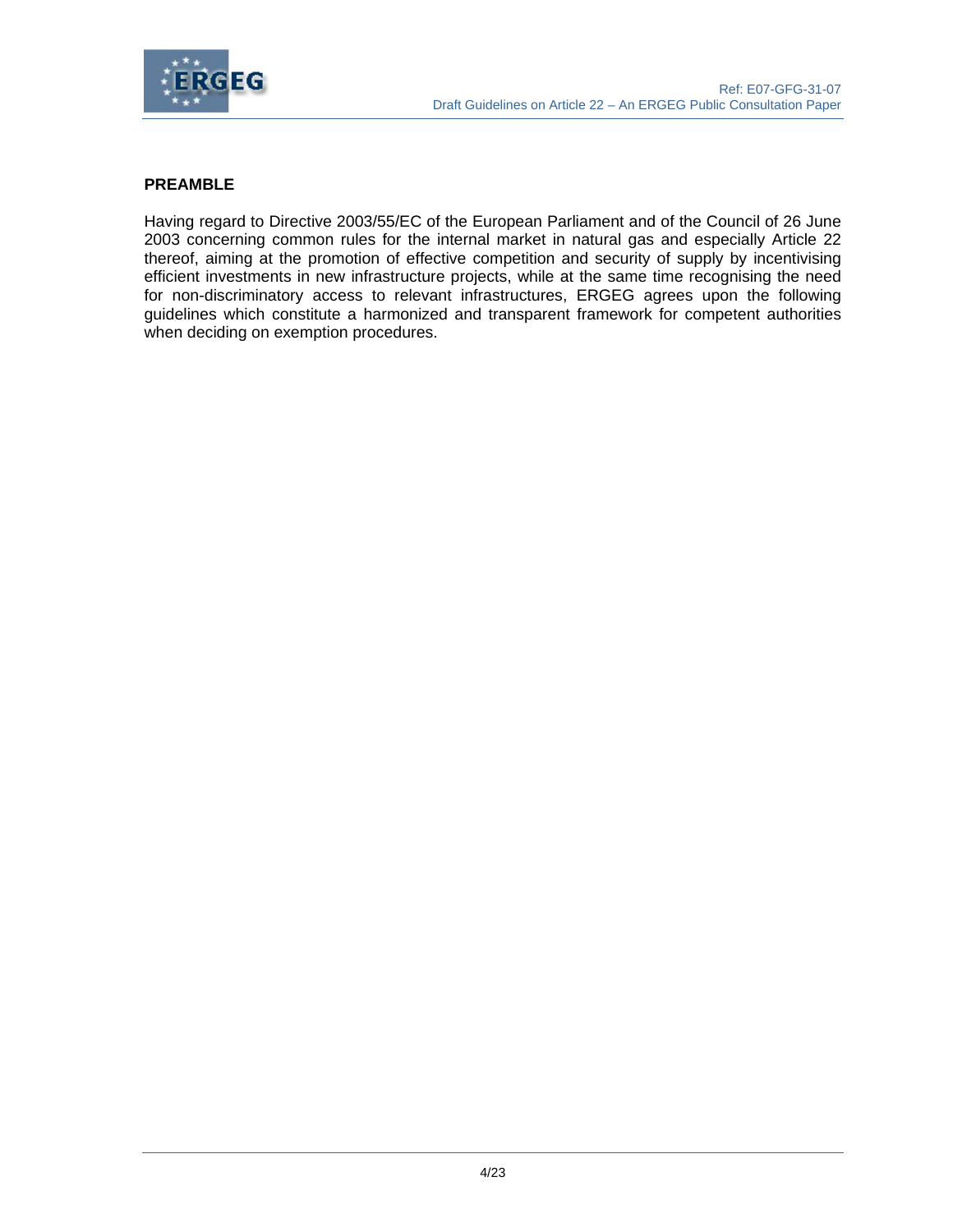

l

## **1 INTRODUCTION**

This consultation aims at producing draft guidelines on Art. 22 of directive EC/2003/55, subsequently to be embedded in an overall ERGEG paper. It is based on the findings of ERGEG's draft report on Art. 22 exemptions<sup>1</sup> as foreseen in ERGEG's 2007 work programme. The practice of granting exemptions has been documented in the said report. This consultation is also a reaction to the European Commission's invitation to ERGEG for submitting early comments on the New Gas Infrastructure Investment Regulation (NGIIR). This consultation will not deal with institutional questions within the Energy Community or with the legal framework on third party access to infrastructure outside the European Union. Finally, this consultation will not address procedural questions concerning the legislative implementation of some or all its contents under the Energy Community Treaty.

## **2 GENERAL PRINCIPLES ON ARTICLE 22 EXEMPTIONS**

Guidelines on Art. 22 should be designed within the legal framework set by existing Art. 22. Should changes in Art. 22 become necessary at a later stage, ERGEG will draft respective proposals or comments in a separate paper. It is appropriate to establish general principles which can form the basis of more detailed guidelines. These principles need to take into account the rationale of the exemption regime as well as its advantages and drawbacks, especially with respect to establishing a single European market for natural gas. Finally, such principles must remain within the scope of existing Art. 22.

The present guidelines should be used by deciding authorities to guide their decisions when considering Art. 22 applications as a way of filling a gap before any binding guidelines are developed. As shown in the analysis report on the European Regulators Experience with Art. 22 exemptions of Directive 2003/55/EC [E07-TF-01-01], a significant amount of infrastructure projects have either received exemptions or are in the process of requesting exemptions. This shows the need for a harmonized or at least a consistent and improved approach for implementing Art. 22. This is the aim of the present guidelines

## **2.1 Competition in Supply / Security of Supply vs. rTPA**

It is crucial that there is an appropriate framework for facilitating and incentivising efficient investment both for the development of competition and for helping to ensure security of supply. The "default regime" for investment is for a regime where access is open to third parties – and the majority of investment in infrastructure in the EU falls under this category. However, there are circumstances where investment may not be undertaken if subject to all of the requirements associated with a regulated TPA regime – with a possible negative impact on competition and security of supply. It is because of this that the existing legal framework in the EU allows for the possibility of investment that is not subject to all of the requirements of the rTPA regime. Art. 22 of the Gas Directive allows for the possibility for investment to be brought forward under a framework where some or all of the requirements of rTPA do not need to be applied.

<sup>&</sup>lt;sup>1</sup> Treatment of New Infrastructure, Part 1 (GII-3/b): European Regulators Experience with Art. 22 exemptions of Directive 2003/55/EC, Interim results.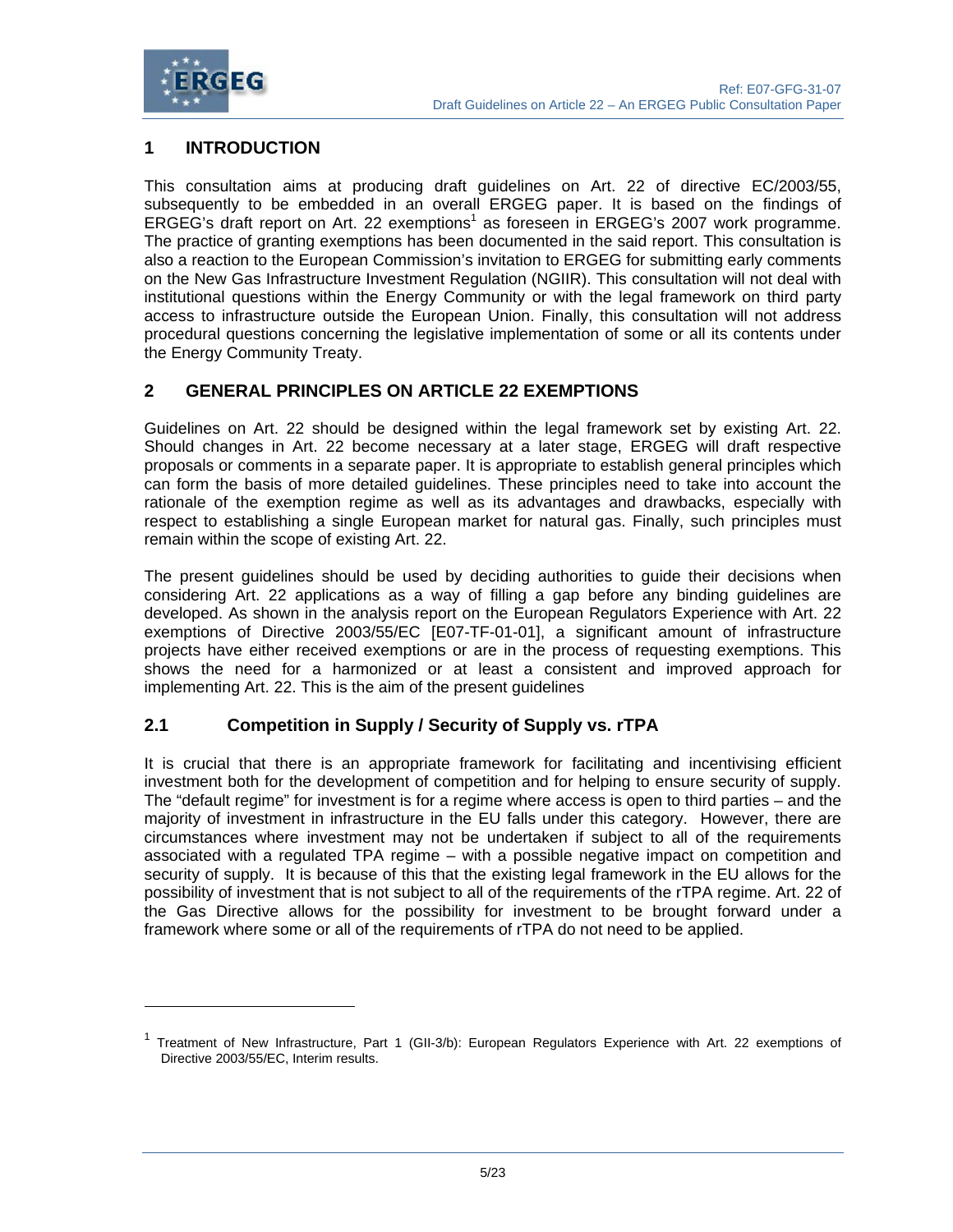

However, competent authorities should use Art. 22 restrictively<sup>2</sup> – as it represents a deviation from rTPA - and thoroughly assess the benefits of any new infrastructure (i.e. for competition and security of supply) against the "costs" of exempting it from an open TPA regime. Such an assessment will determine whether an exemption should be granted to a new infrastructure project, and if so, what form it should take and whether any mitigating steps (i.e. conditions) should be put in pace to ensure that the impact on competition and security of supply from granting the exemption is beneficial. As such there can be "different types" of exemptions. Exemptions can be given for an entire facility or for a part of a facility; they can also be given for tariff regulation only, or for regulated TPA as a whole. A wide ranging exemption will facilitate the investment but will hamper TPA. Conversely, a limited exemption will preserve TPA but may not be sufficient in order to facilitate the investment. A correct balance must therefore be found, based, once again, on a thorough analysis of the costs and benefits of the particular project on a case-by-case basis.

Art. 22 includes 5 tests to help competent authorities conduct this analysis. The goal of the present guidelines is to provide additional guidance to competent authorities – both on how these tests should be carried out and on the form and nature of exemptions that should be granted. If competent authorities throughout the EU adhere to the present guidelines and conduct their analysis in an equally thorough way, this should help establish a level playing field for investors and infrastructure users across the Union – by increasing the level of consistency in the decisions taken in respect of an exemption. The guidelines will also help to ensure that where an exemption is granted, it is appropriate to the particular project.

## **2.2 Eligible Types of Infrastructure**

The scope of existing Art. 22 limits the exemption regime to **interconnectors** and **LNG** and **storage** facilities. This scope needs some clarification in that it should encompass (in line with the general framework and the definitions of the directive) **new technologies** which serve the same purpose as the ones listed in Art.  $22<sup>3</sup>$ .

Art. 22 does not allow exemptions for transmission facilities other than interconnectors. ERGEG considers that this is appropriate as investment in the transmission system should be through the default regime with full TPA access.

In the application of Art. 22, one could consider different treatment for duplicable and nonduplicable infrastructure, in that the latter would require stricter treatment. Where infrastructure can reasonably be duplicated by third parties, preconditions for exemptions could be less strict (the need to keep infrastructure as open to TPA as possible would still need to be seriously taken into account). In determining the classification as non-duplicable infrastructure, the following conditions could be applied

o environmental reasons, where it is not feasible (or extremely difficult) to obtain additional authorisations (e.g. building permits);

 $\overline{a}$ 

<sup>2</sup> E.g. Case C-495/04, *A.C.Smits-Koolhoven*, [2006] ECR I-3129, para 31.

 $^3$  I.e. new LNG technologies.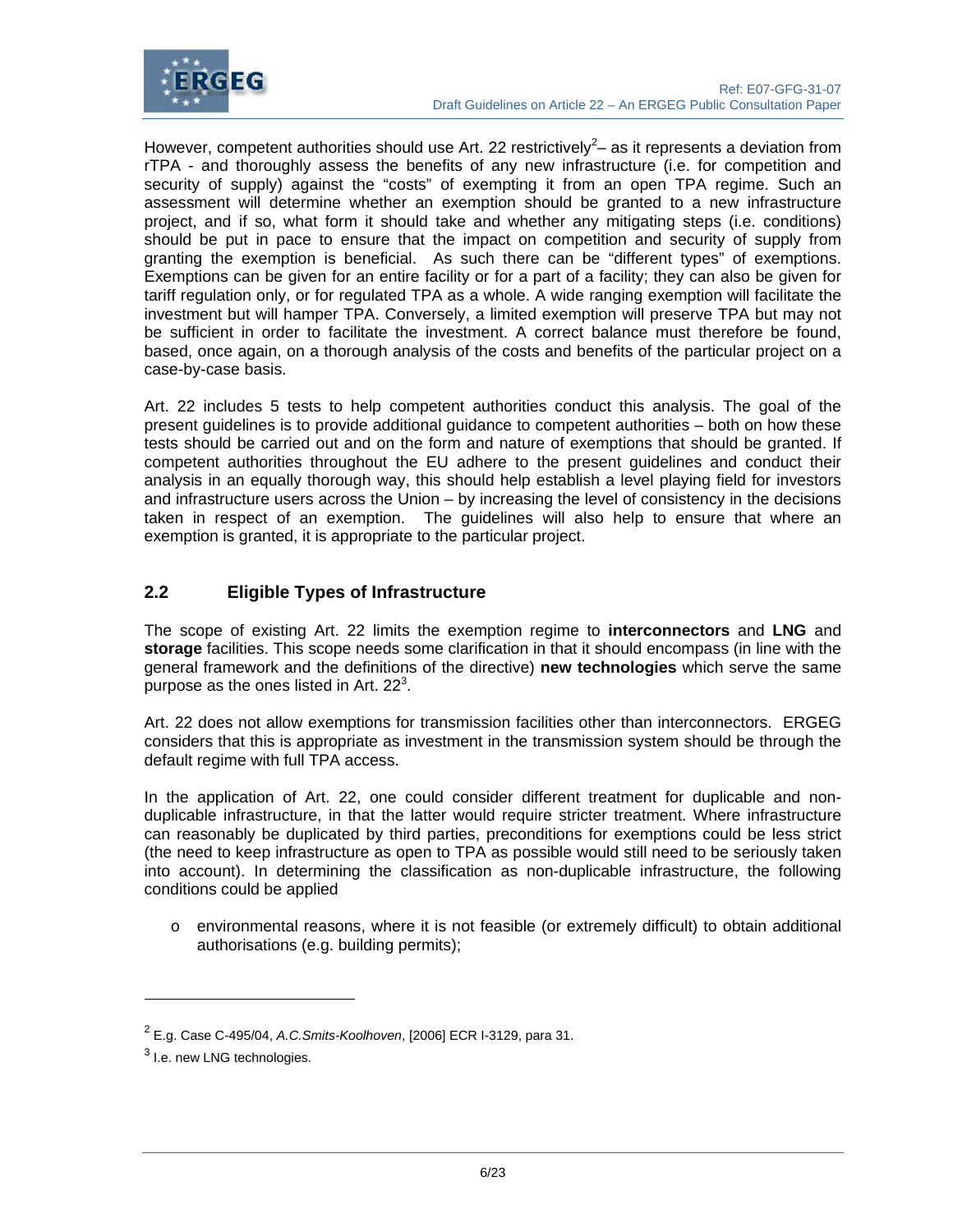

- $\circ$  scarcity of resources, in particular where the geological, geographical or local constraints do not allow development of additional underground storage or LNG facilities to cover the needs of the market;
- o costs (e.g. economies of scale when building such an infrastructure).

### **2.3 Role of market dominant players vs. "newcomers"**

Art. 22 para. 1a), which requires that the new infrastructure enhance competition and Article 22 para. 1e), which requires that the exemption is not detrimental to competition, make it very difficult for dominant market players (in most cases so-called incumbents) or their affiliates to receive TPA exemptions and in particular wide ranging TPA exemptions as there is a significant risk that the granting of an exemption in such circumstances would have a negative impact on competition by fortifying an already dominant position in the relevant markets unless there are substantial compensating benefits. On the other hand, it is important to let newcomers meeting the 5 tests benefit from Art. 22. Where the only effective means of market entry is by establishing new infrastructure, e.g. due to lack of available capacity on existing infrastructure, the granting of an exemption may be justified.

#### **2.4 Defining Markets**

One crucial criterion in Art. 22 is the definition of the relevant market(s). The effects of new infrastructure on competition in supply, security of supply, competition of the internal gas market, as well as incumbency, depend centrally on the defined market. For example, a company can have a dominant position in a national market while being a newcomer to a wider regional or European market. Similarly, a new infrastructure may fortify a company's position in a national market, but enhance competition in another national or the wider regional or European market. The market definition should take into account the results of the consultation procedure under 3.3.2.

## **2.5 Investment Climate and Risks Attached**

The risk addressed under Art. 22 para. 1 b) can generally only be assumed to be relevant for an exemption where the project sponsor or other possible investors would not be able to invest in the necessary new infrastructure under a regulated TPA regime. To determine whether this is the case, a market consultation or other means of assessment should be conducted with respect to the specific infrastructure investment.

The deciding authority should verify the risk assessment provided by the applicant using appropriate methods.

#### **2.6 Minimum TPA Requirements and Effective Anti-Hoarding Mechanisms**

Where only a partial TPA exemption is granted (i.e. to a proportion of the capacity) a nonexempted part of the infrastructure will be reserved for TPA. Anti-hoarding mechanisms shall apply to both the non-exempted and the exempted part. Regimes like use-it-or-lose it seem most appropriate to help ensure efficient utilisation of capacity in returning actually unused capacity to the market.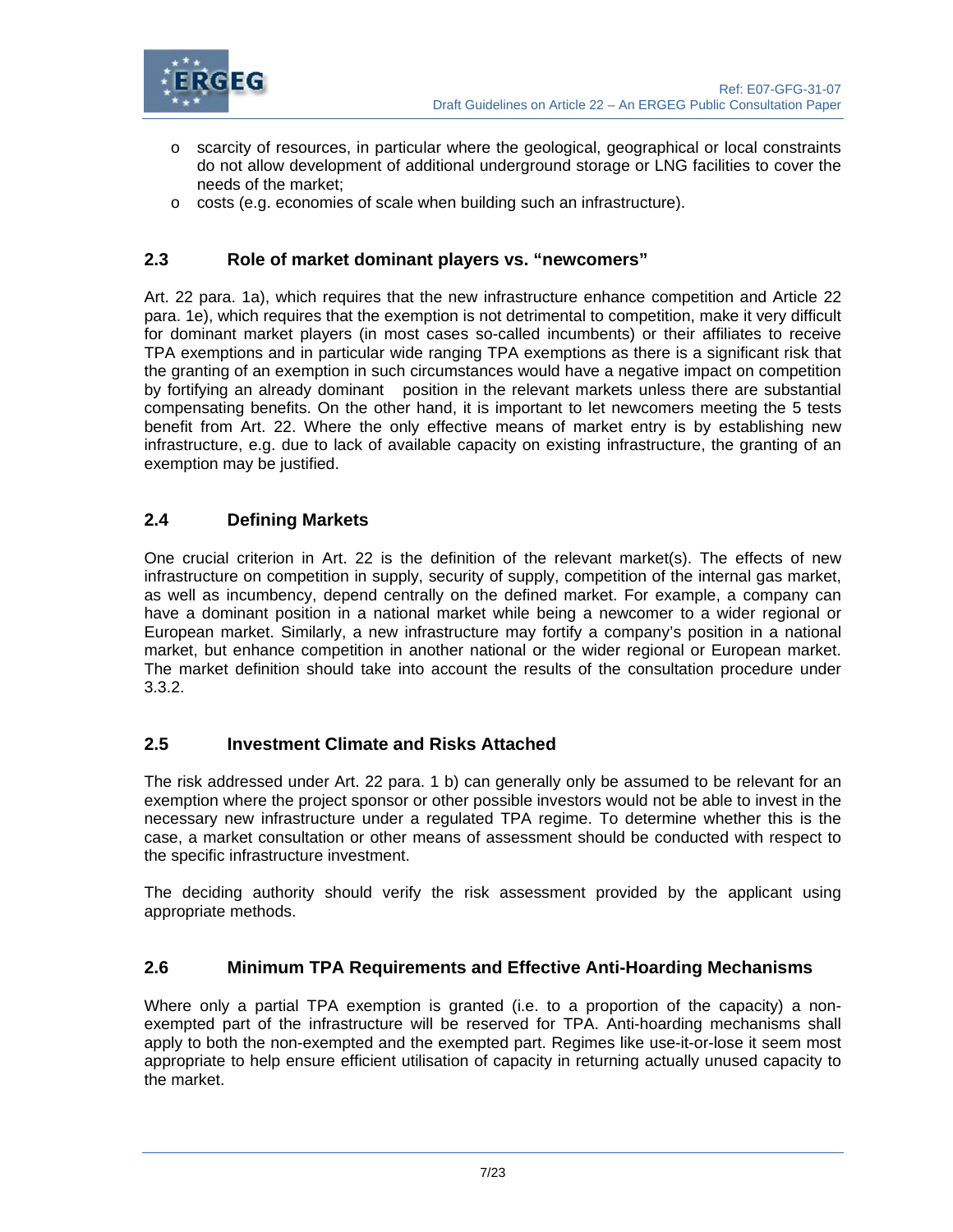

l

## **2.7 Consistency of Decisions**

In order to ensure consistency of decisions throughout the EU, all deciding authorities will need to assess the benefits and costs of any exemption in an equally thorough way, using the present guidelines as a basis. Indeed it is necessary to avoid forum shopping from promoters in the sense of choosing the country with the lightest regulation. Although it is crucial that the form/nature/conditions of any exemption are proportionate to the individual project/market – which will be determined by the underlying competition assessment.

## **2.8 Procedural Approach**

Deviations from the requirements of rTPA should only be as wide as is necessary to facilitate the investment that would otherwise not be brought forward. This results from the principle of proportionality<sup>4</sup>.

## **2.9 Role of open season procedures and capacity allocation**

Open season (or comparable) procedures are an important tool in assessing the market need with respect to determining the size of the project as well as in the subsequent capacity allocation. Open seasons also might in some cases have a cost in a broader sense for the sponsor as well as bidders which might undermine the feasibility of some projects. Where the NRA, in the case of interconnectors after consulting other affected NRAs, is satisfied that the project sponsor has sufficiently proved that an open season would undermine the feasibility of the project the NRA may not require the project sponsor to conduct an open season. This may in particular be the case where a small market operator is not in a position to open up its facility to third parties, and the resulting benefits in terms of competition might make this disadvantage to the market still acceptable in the overall context. The open season procedure shall follow ERGEG's GGPOS with any necessary variations. It must be ensured, that the result of the open season is not such that the incumbent receives a capacity share perpetuating or enhancing its dominant position. The results (or potential outcomes, where final results are not available) of the Open Season Procedure should be submitted together with the application to grant an exemption. The final decision to grant an exemption has to take into account the results of the Open Season Procedure and generally the way primary capacity is allocated given the circumstances of each project.

<sup>&</sup>lt;sup>4</sup> See ECJ, C- 261/81, fn. 17 (Rau/ De Smedt); ECJ, C- 147/81, fn.12 (Mercur Fleisch- Import/ Hauptzollamt Hamburg-Ericus). Another source for this finding is the **principle of rule and exception, according to which an exception to a general rule must be interpreted restrictively,** as confirmed in ECJ, C- 303/98 F, 34, 35 (Simap); C- 241/99 fn. 29 (CIG); C- 403/01 fn. 52 (Pfeifffer *et.al.*) and ECJ, C- 495/04, fn. 31 (Smits- Koolenhoven).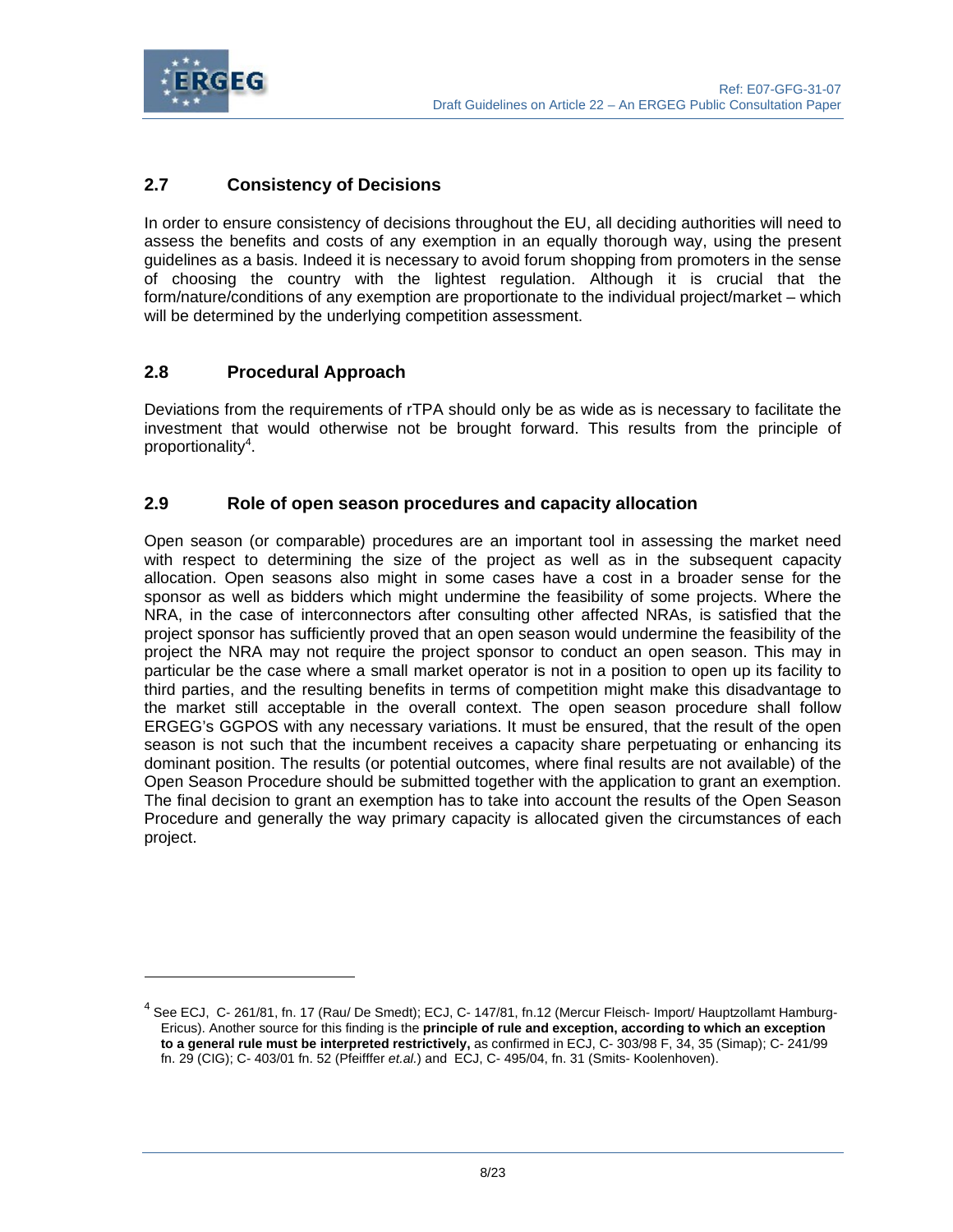

## **2.10 Reviewing the exemption**

Compliance with the criteria and/or specific conditions imposed for granting an exemption should be monitored by the NRA. If these criteria are not satisfied anymore or if the conditions imposed are infringed upon, the NRA should be able to review the exemption. In order not to discourage investment, there should be clear and stable rules laying out the circumstances under which the exemption could be reviewed.

## **2.11 Institutionalised and co-ordinated proceedings**

Where interconnectors affect the system in more than one country, it is necessary to ask NRAs to co-ordinate their respective proceedings (cf. Art. 22 para. 4 d). Under the current legislative and institutional EC framework, a one-stop-shop solution, which may be desirable for the market, seems not feasible in the EU. Decision-making power is rested with national authorities, who are subject to national court jurisdictions.

## **3 ARTICLE 22 GUIDELINES**

The following guidelines are based on the existing structure and substance of Art. 22. They are the result of the draft NGIIR and the work of ERGEG workstream "treatment of new infrastructure" as well as discussions within ERGEG's ad hoc taskforce "NGIIR" and ERGEG's Gas Focus Group. For the sake of clarity, the original wording of Art. 22 is quoted in a box before the actual guideline text.

## **3.1 Eligible infrastructure**

l

Art. 22 para. 1: Major new gas infrastructures, i.e. interconnectors between Member States, LNG and storage facilities […]

Art. 22 para. 2: Paragraph 1 shall apply also to significant increases of capacity in existing infrastructures and to modifications of such infrastructures which enable the development of new sources of gas supply. […]

Eligible infrastructure shall comprise interconnectors between Member States, LNG and storage facilities as well as infrastructure on the basis of **new technologies**, that is identical with the three infrastructure types explicitly mentioned in the Directive with respect to size, purpose, and economic relevance<sup>5</sup>

<sup>5</sup> I.e. new LNG technologies. In May 2007, ERGEG sent its advice on "The regulatory treatment of new LNG technologies" to the European Commission, analysing to which extent some new regasification technologies fall under the infrastructure definitions of the Gas Directive.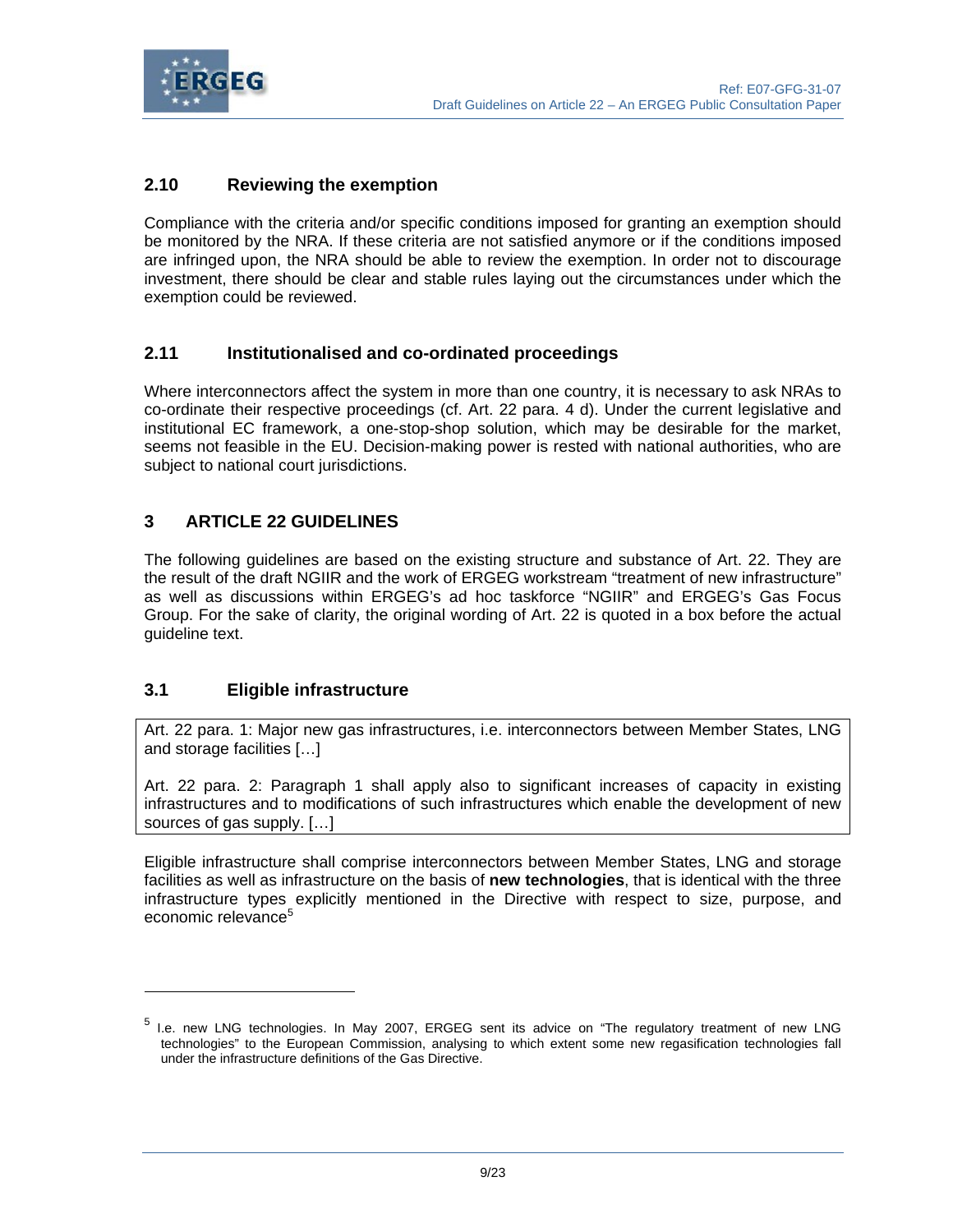

 $\overline{a}$ 

## **3.2 Requirements**

Art. 22 para. 1: […] under the following conditions:

The requirements listed hereunder are of a general nature and apply in addition to the guidance on the range of exemptions and conditions (see below, 3.3.)

Art. 22 para. 1 (a): the investment must enhance competition in gas supply and enhance security of supply;

In assessing the two criteria of enhancing competition in gas supply and security of supply, a comprehensive analysis shall be used in order to decide whether expected improvements outweigh expected drawbacks affiliated with exemption of the infrastructure.

## **3.2.1 Enhancement of competition in gas supply**

The criterion of the enhancement of competition in gas supply will in most cases require the most extensive proof by the applicant and examination by the deciding authority. When assessing this criterion, the deciding authority shall mainly focus on the relevant market. The impact of the project on the markets of neighbouring countries shall be assessed with assistance from the competent foreign authorities, where requested by the deciding authorities. The result of this assessment has to be considered when deciding about the exemption.

In assessing a project's potential impact on competition, the relevant authorities shall define the relevant markets and assess the position of the applicant and/or the proposed user in the relevant markets. For the definition of the relevant markets and the assessment of competitive effects, the relevant authorities shall apply analytical techniques that are consistent with requirements in European Competition Law and with the precedents established by the competition authorities of the  $EC<sup>6</sup>$  with respect to Art. 82 EC Treaty, EC merger regulation<sup>7</sup> and the Commission's implementing regulation<sup>8</sup>. It is important to assess whether the exemption itself has a negative impact on competition (Art. 22 (1) e)).

 $<sup>6</sup>$  See COMMISSION NOTICE on the definition of the relevant market for the purposes of Community competition law,</sup> published in the Official Journal: OJ C 372 on 9/12/1997, http://ec.europa.eu/comm/competition/antitrust/relevma\_en.html.

 $<sup>7</sup>$  Council Regulation (EC) 139 /2004 of January 20, 2004 on the control of concentrations between undertakings.</sup> http://eur-lex.europa.eu/LexUriServ/LexUriServ.do?uri=OJ:L:2004:024:0001:0022:EN:PDF

<sup>&</sup>lt;sup>8</sup> Commission Regulation implementing council regulation 2004 L 133/1; http://eurlex.europa.eu/LexUriServ/LexUriServ.do?uri=OJ:L:2004:133:0001:0039:EN:PDF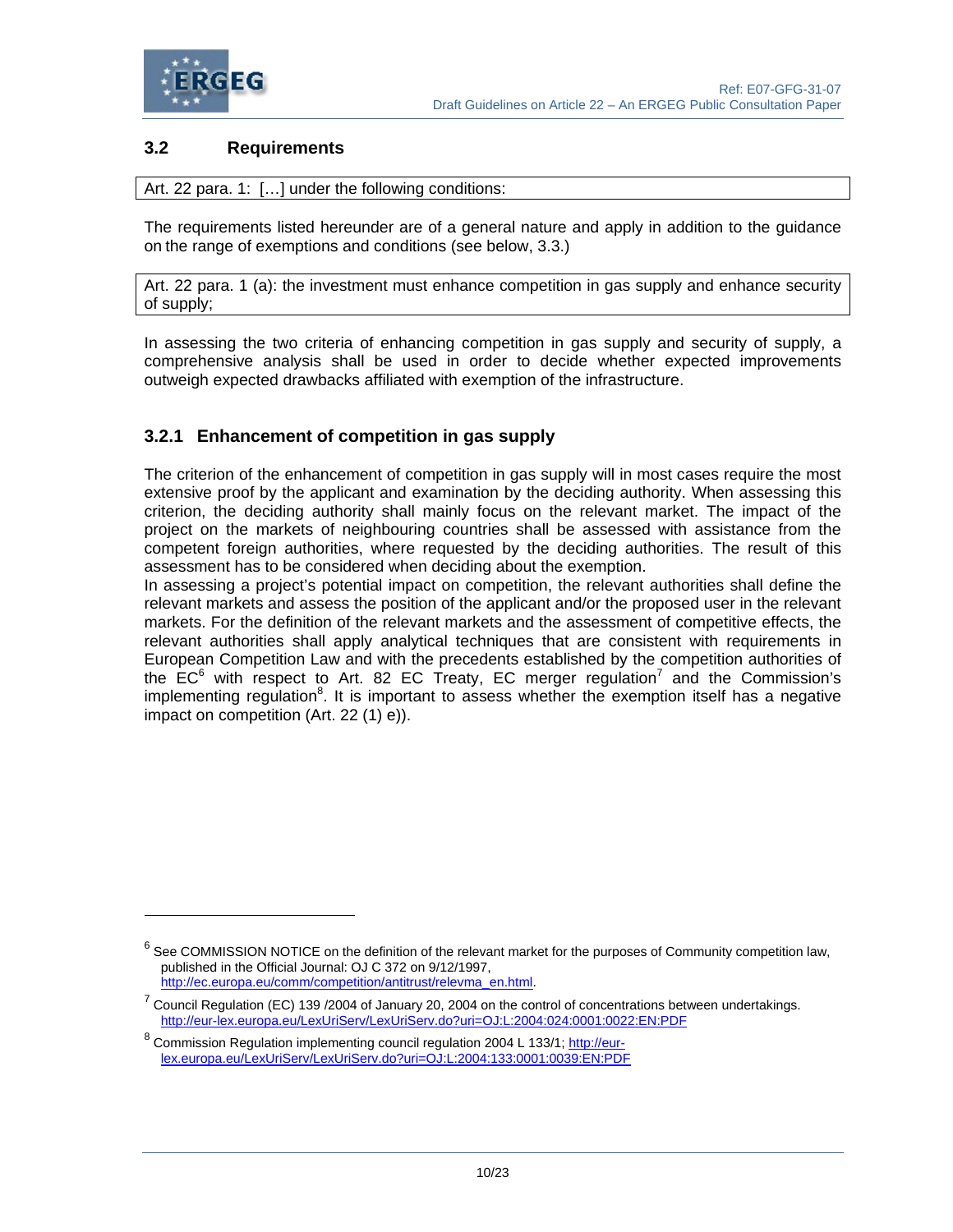

 $\overline{a}$ 

Under these requirements, the following issues shall be examined:

## **3.2.1.1 Market definition**

The relevant market for competition issues is established by defining the relevant product and geographic markets. While the relevant product market is defined by substitutes on both the demand and supply side of the market, the relevant geographic market is defined to comprise the area in which the undertakings concerned are active and in which the conditions of competition are sufficiently homogeneous.

The objective of defining a market is to define the boundaries of competition between firms and to identify those actual competitors of the undertakings involved that are capable of constraining those undertakings' behaviour and of preventing them from behaving independently of effective competitive pressure.<sup>9</sup>

## **3.2.1.2 Assessment of market structure**

After the relevant markets have been defined the applicant's and the proposed user's expected market position after the investment , capacity allocation, and the market structure need to be analysed. Market shares, concentration levels and barriers to market entry provide useful first indications of the market structure, of the market position and the competitive importance of the applicant and the proposed user.

According to Community case law, market shares of 50% or more may in themselves be evidence of a dominant market position.<sup>10</sup> The relevant market share levels for ascertaining a dominant market position of the applicant and the proposed user in national markets may be different in the respective national laws of the Member States, whereas a coherent application of national and European law must be ensured. Further criteria for market assessment may be, *inter alia,* financial power, vertical integration, and potential competition.

- a) The applicant must provide information on his market position as well as that of designated shippers in supply or production or export or import of natural gas in any jurisdiction affected by the project or the exemption, including affiliates and related companies that have such a position or a substantial relationship thereto.
- b) In the case that a project company is controlled solely or substantially by a producer or supplier that has a dominant position in the importing and exporting countries, the overall impact on competition will be assessed taking into account these elements.

 $9$  See COMMISSION NOTICE on the definition of the relevant market for the purposes of Community competition law, published in the Official Journal: OJ C 372 on 9/12/1997. http://ec.europa.eu/comm/competition/antitrust/relevma\_en.html.

<sup>&</sup>lt;sup>10</sup> See Guidelines on the assessment of horizontal mergers under the Council Regulation on the control of concentrations between undertakings (2004 C 31/5) as well as relevant case law on Art. 82 EC.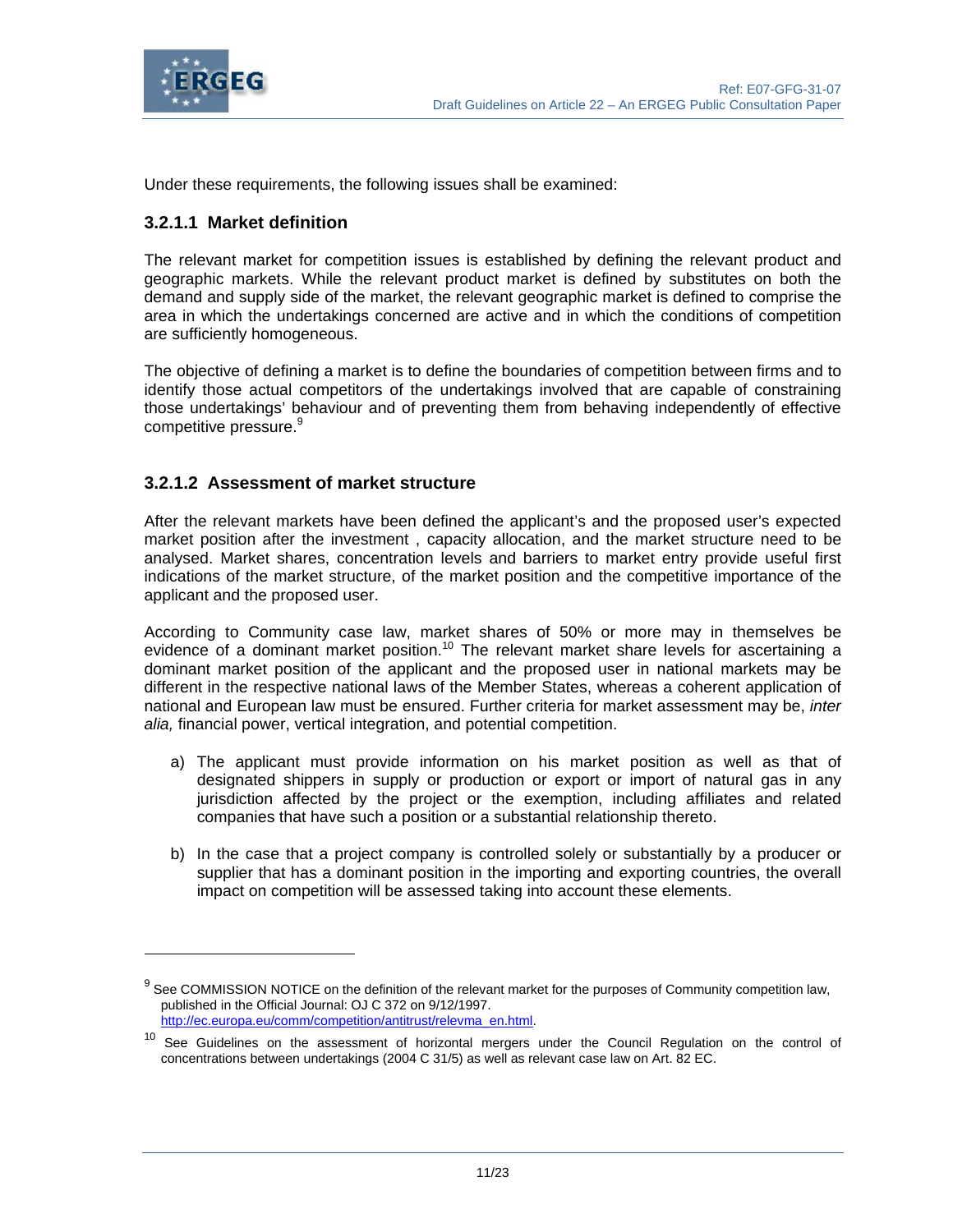

- c) To this effect, the following items shall be assessed, based also on information provided by the applicant:
	- Market definition
	- Analysis of market shares
	- Analysis of effects on upstream and downstream markets
	- Existing and (other) potential competitors; comparing and ranking the proposed project with other existing and planned projects.
	- Capacity share of the proposed project in relation to the total capacity in the relevant market
	- Legal and other barriers to market entry
	- Predominant cost structure in the relevant market
	- Offer of planned products and degree of differentiation
	- Possible alternatives
	- Expected behaviour and reaction of companies already active in the market.

## **3.2.1.3 Enhancement of competition in the relevant market**

The criterion of the enhancement of competition requires that a dominant player who wants to benefit from an exemption must prove that his market position will decrease as a result of the exemption and must show how the investment is intended to enhance the position of smaller players. Such an enhancement of competition in the relevant market could be given in case of:

- Market entry of new competitor(s)
- Diversification of supply sources of gas: New gas sources are opened up and a greater volume of gas is available to the market
- Diversification of suppliers: Increased number of suppliers enter the relevant markets
- Decrease in the market position of a dominant player.

An enhancement of competition is of course not sufficient per se in order to obtain an exemption. The enhancement of competition has to be substantial enough to justify the exemption and the four other tests of the Directive need to be met – e.g. it is also necessary to ensure that the exemption itself does not have a negative impact on competition.

In addition, competent authorities should make sure that they look at the overall impact on competition of a new infrastructure, not just the impact on market shares. If a dominant player builds a new facility and opens it up to other shippers, its market share might go down, but the dominant player may gain other competitive advantages on other fronts.

Finally competent authorities should remember that there is a greater likelihood that competition will be enhanced when an exemption is given to a new entrant.

LNG terminals and some interconnectors can provide access to alternative sources of upstream gas supplies and storage facilities can provide alternative sources of flexibility, which could be of benefit to new entrants.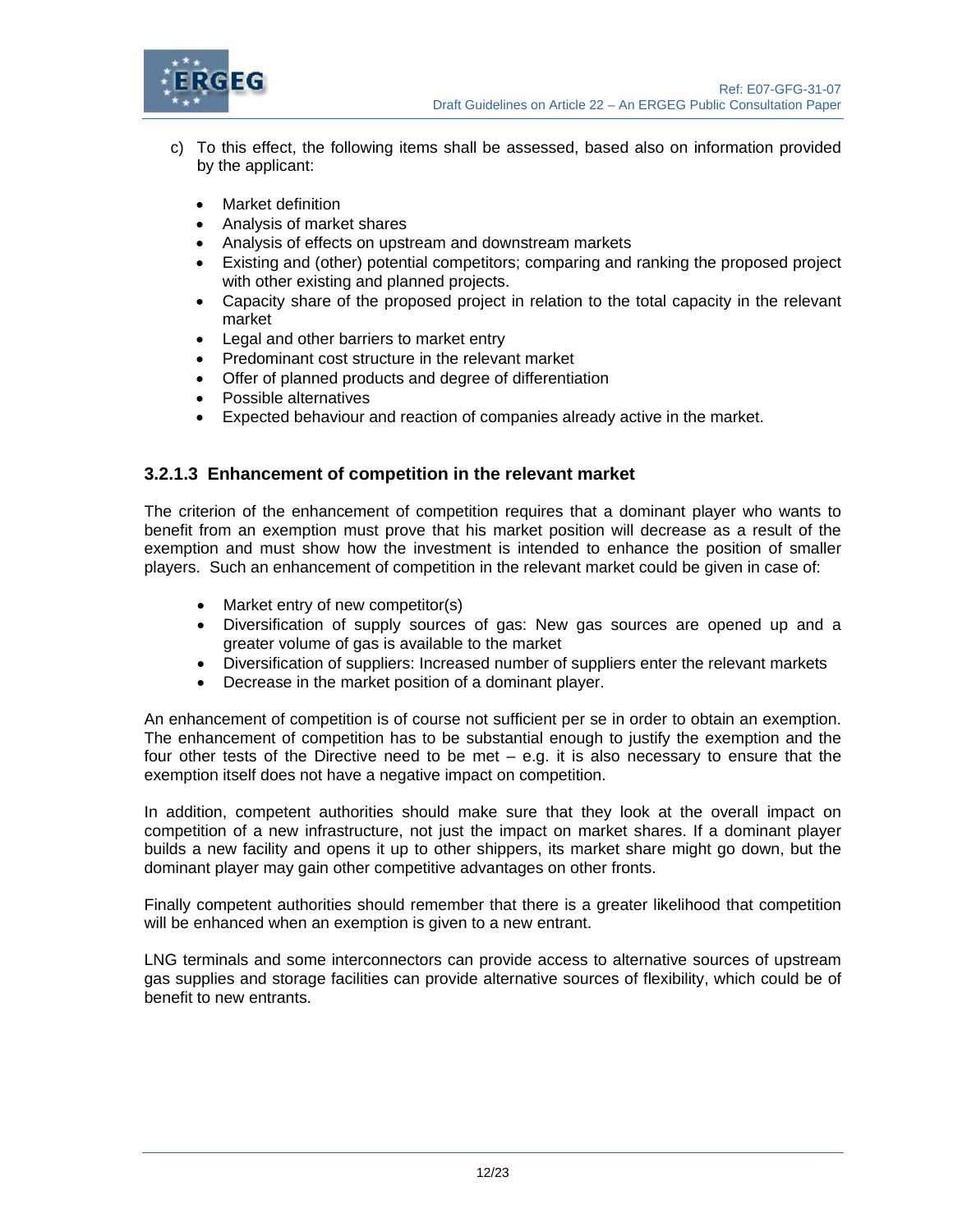



## **3.2.1.4 Ownership-/company structure**

The relevant regulatory authority shall apply the following rules with respect to the ownership- /company structure:

The project sponsors must provide the regulatory authorities with information on:

- the ownership of the project company
- its by-laws and allocation of voting rights
- any management links or substantial financial or contractual relationships between the project company and the proposed users of the infrastructure
- if the deciding authority determines that any of the shareholders or users with sole or substantial control of a project company has significant ties to gas sales or production activities in the exporting country, sufficient information from the project company concerning information on gas sales or production in the exporting country has to be provided in order to enable the calculation of market shares and a determination whether the project company is controlled in the above mentioned sense by anyone having a dominant position in the exporting countries.

## **3.2.2 Enhancement of security of supply**

When determining whether a project enhances security of supply<sup>11</sup>, possible criteria can be:

- Total amount of new capacity
- Diversification of national / European supply sources (competent authorities should take into account the benefits in terms of supply diversification brought about by new infrastructure which is able to take in gas from diverse geographic sources)
- Needed capacity expansions to meet future demand

In case of not easily duplicable infrastructures, the NRA should, where feasible, also assess the level of competition and security of supply that would result from granting an exemption for the same project to another interested sponsor, if any.

When assessing enhancement of security of supply, the deciding authorities also shall focus on their national markets. Possible impacts on security of supply outside the relevant jurisdiction shall be assessed by the competent foreign authorities (see above 3.2.1).

## **3.2.3 Risk assessment**

 $\overline{a}$ 

Art. 22 para. 1 (b): the level of risk attached to the investment is such that the investment would not take place unless an exemption was granted;

<sup>&</sup>lt;sup>11</sup> Exemptions are no better for enhancing security of supply than regulated investment. Exemptions are tools for facilitating investment that otherwise would not take place.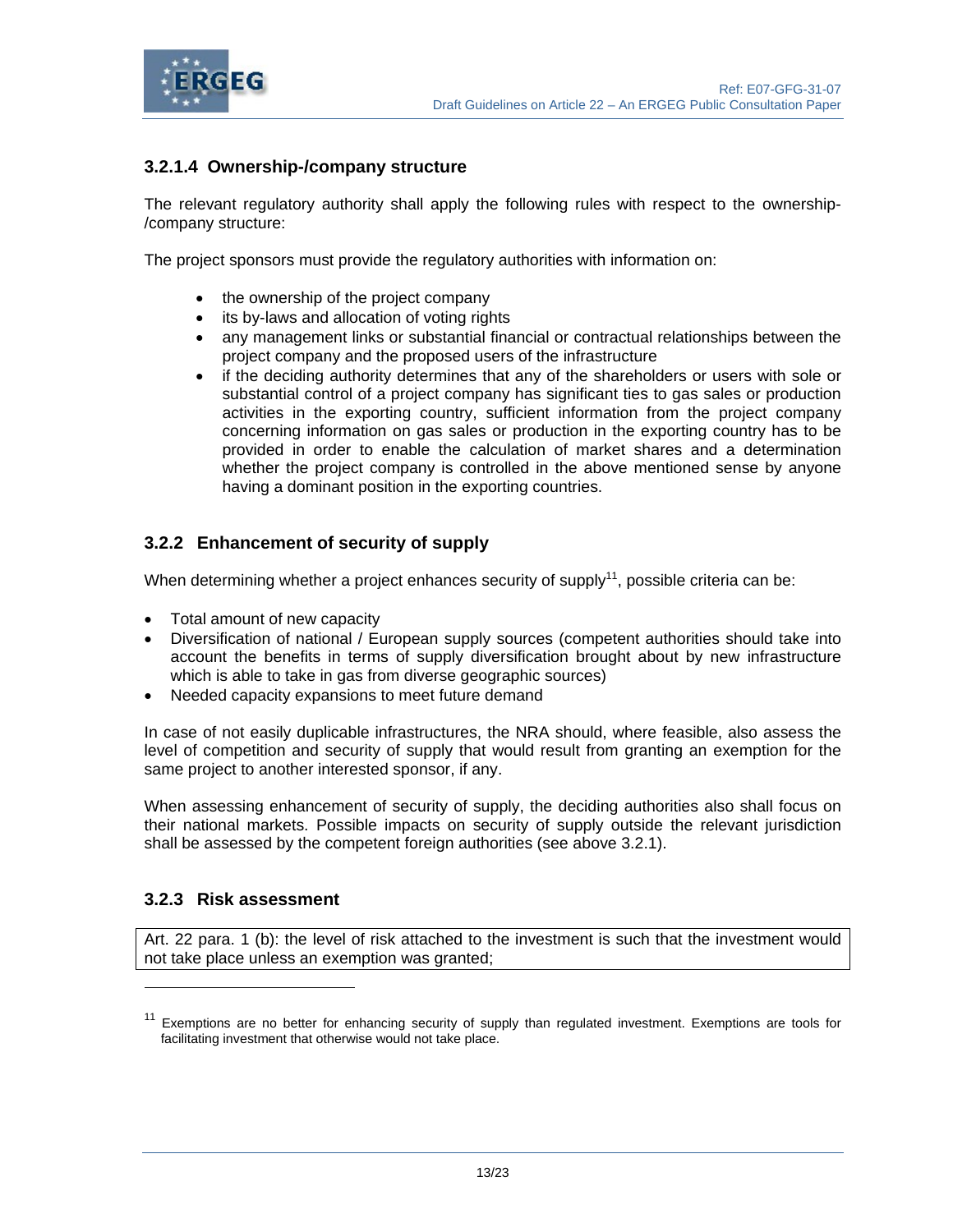

Regulators shall provide a stable, foreseeable and legally binding regulatory framework and consideration of special tariff treatment of new infrastructure projects.

- a) Deciding authorities shall investigate the financing of such projects under a system of regulated TPA and shall compare the findings to the information on the proposed infrastructure, relying on information concerning the regulated gas network, tariffs and demand in the destination countries – which the regulator will obtain from the project sponsor or applicant and verify against other sources.
- b) Deciding authorities shall make this determination based on the results of the market analysis and on the following (minimum) information to be provided by the applicant:
	- throughput estimates
	- estimated construction and operating costs of the project
	- expected depreciation period
	- expected rate of return
	- expected revenues
	- explanation as to why these expectations cannot be met under a regulated TPA regime.
- Another issue NRA should look at is whether the risk is such that it would be beneficial to let investors bear it, instead of imposing it on users in the form of a regulated tariff system for the proposed infrastructure.

#### **3.2.4 Unbundling requirements**

Art. 22 para. 1 (c): the infrastructure must be owned by a natural or legal person which is separate at least in terms of its legal form from the system operators in whose jurisdictions that infrastructure will be built;

The unbundling requirements of the Directive should equally apply here.

#### **3.2.5 Charges requirement**

Art. 22 para. 1 (d): charges are levied on users of that infrastructure;

The project sponsor will have to prove in connection with the information to be provided on costs, revenues, depreciation, etc. if and to what extent charges are levied on users. If the scope of the requested exemption includes exemption from tariff regulation, the applicant must at least prove that charges will be applied in a non-discriminatory manner.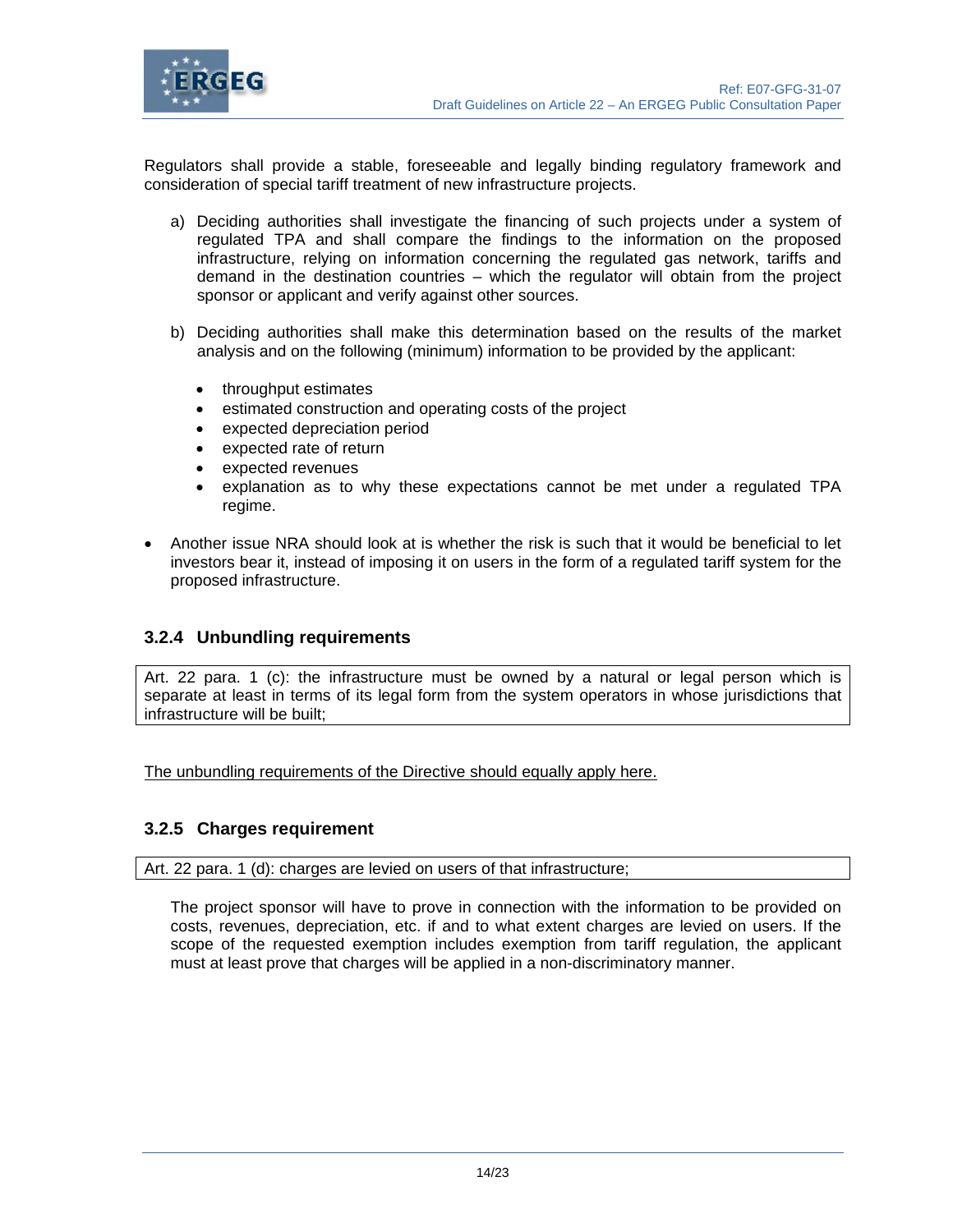

## **3.2.6 Internal market**

Art. 22 para. 1 (e): the exemption is not detrimental to competition or the effective functioning of the internal gas market, or the efficient functioning of the regulated system to which the infrastructure is connected.

- a) the applicant will provide the relevant information on the project design and anticipated flows to the destination market, and consult with the respective TSOs;
- b) the project will be deemed compatible with the "efficient functioning of the regulated system to which the infrastructure is connected" if the regulatory authorities determine that:
	- the project will not cause constraints on the regulated system requiring investments having a significant adverse effect on the welfare of system users including endconsumers;
	- in particular the project economics are not unduly influenced by peculiarities (e.g. simplifications, socialisation of certain costs) in the tariff system of the regulated infrastructure, making an inefficient bypass commercially attractive.

Competent authorities should also assess the impact that a particular TPA exemption may have on TPA more generally throughout the system, based on how reliant the system is on a particular piece of infrastructure.

#### **3.3 Decision**

Art. 22 para. 3 (a): The regulatory authority referred to in Article 25 may, on a case by case basis, decide on the exemption referred to in paragraphs 1 and 2. However, Member States may provide that the regulatory authorities shall submit, for formal decision, to the relevant body in the Member State its opinion on the request for an exemption. This opinion shall be published together with the decision.

The decision by the competent authority of whether to grant an exemption and if so its nature, and any mitigating conditions that are required, will be determined by the five tests prescribed in Art. 22. The deciding authority's goal in "designing the decision" shall be a balanced approach between the investor's needs and the market's need for TPA. The next sections show different ways in which exemptions could be structured and mitigating conditions that could be put in place.

#### **3.3.1 Scope of exemption**

The exemption can be granted from legal requirements arising from the articles listed in Art. 22 of Directive 2003/55/EC as well as from Regulation 2005/1775/EC. Art. 16 (b) of Regulation 2005/1775/EC should be interpreted in a way that when only part of the infrastructure is exempted or where the exemption only applies to part of applicable rules, the remaining provisions remain applicable.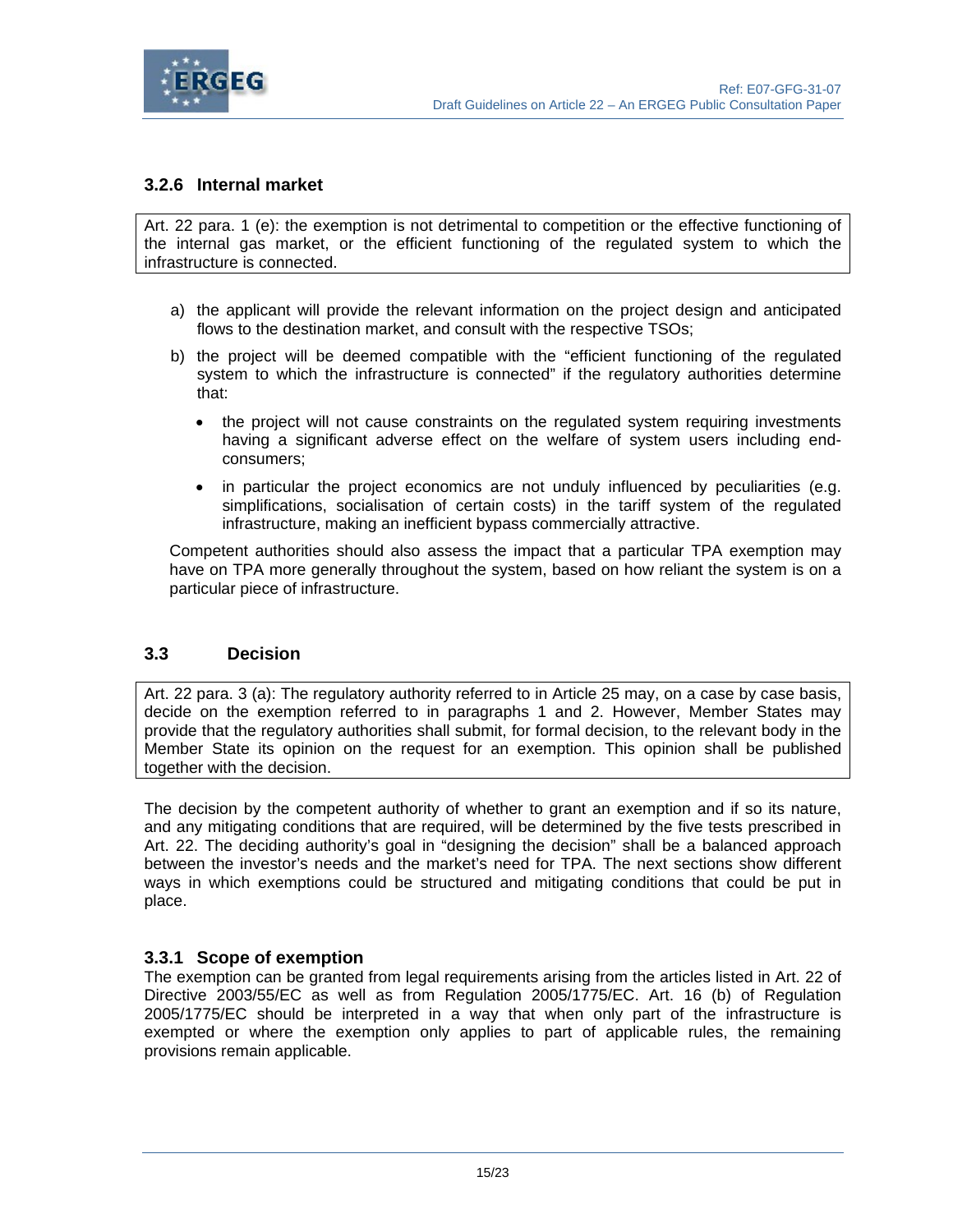

## **3.3.1.1 Partial exemption**

Art. 22 para. 1: […] may, upon request, be exempted from the provisions of Articles 18, 19, 20, and  $25(2)$ ,  $(3)$  and  $(4)$   $[$ ...]

Art. 22 para. 3 (b) (i): The exemption may cover all or parts of, respectively, the new infrastructure, the existing infrastructure with significantly increased capacity or the modification of the existing infrastructure.

Exempting only part of an infrastructure (i.e. only allowing part of the infrastructure capacity to be exempted) and / or only a part of the rTPA rules are tools that can be used to mitigate the impact of an exemption on regulated TPA, safeguarding the goal of directive 2003/55/EC of making all existing infrastructure available on a non-discriminatory basis to all market participants and safeguard the principle of proportionality.

"Partial exemptions" shall be defined as exemptions with respect to:

#### **a) Part of the infrastructure**

If the overall benefits of a full exemption do not outweigh the costs thereof on the default regime of rTPA, granting the exemption for only part of the capacity on that infrastructure can be one solution to ensure that the principle of proportionality is upheld.

Another tool to help achieve this is to grant an exemption for forward flows but not for **backhaul flows**.

#### **b) Part of TPA rules**

Another means of ensuring that the decision is proportional is to grant an exemption from some rules and not others, for example from tariff regulation but not from regulated TPA as a whole.

#### **c) Combined solution of a) and b)**

The above mentioned tools (including open seasons, which was mentioned earlier) can also be used in combination, which could be designed as follows, subject to the general conditions identified above:

#### • **Partial exemption from tariff regulation (negotiated TPA)**

All or part of the infrastructure could be exempted from tariff regulation. This would remove the obligation of the operator to have tariffs approved by the regulator, whilst tariff setting would need to be conducted in accordance with objective, transparent and non-discriminatory criteria.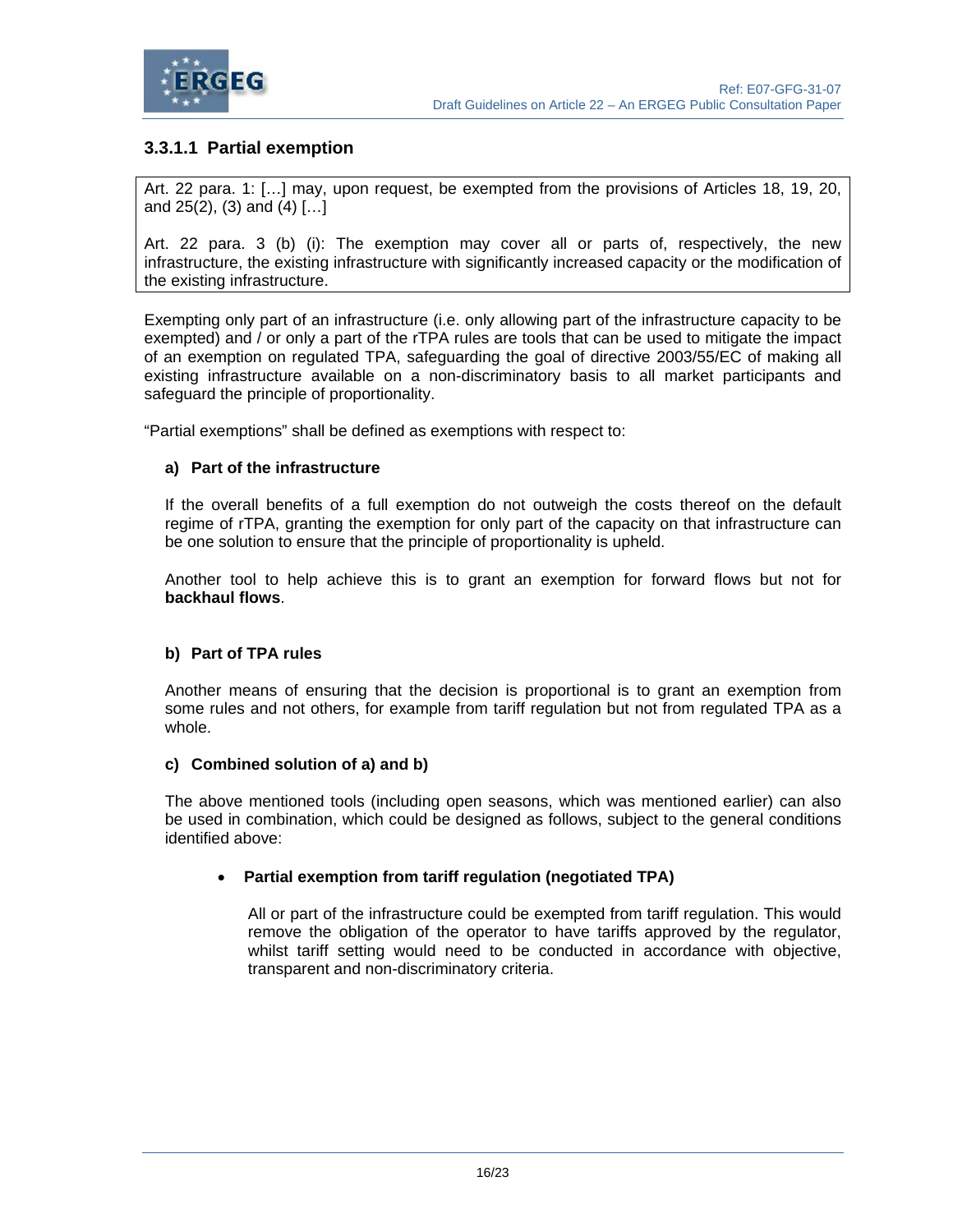

l

If an exemption is granted for the tariffs but not for the TPA requirements to a sponsor which is also (affiliate to) a user of the infrastructure, the capacity allocation will be organised in such a way that this user is not favoured compared to other users. Some allocation mechanisms should then be avoided as they are potentially discriminatory. A user which is also sponsor of the project could indeed buy capacity at such a high price that nobody else could compete with and this without significant prejudice as the amount is paid to himself (or to an affiliated company).

#### • **Partial TPA-exemption in the form of authorisation to allocate capacity under long term contracts<sup>12</sup>**

All or part of the capacity to the infrastructure could be allocated under long-term contracts. This tool will help investors underwrite the financial cost of a project by providing certainty with regard to future revenue recovery. In addition, it can give the investor some additional certainty with respect to unexpected changes in the regulatory framework. In some countries where tariffs are subject to yearly regulatory renewal, tariffs could be set for a longer period of time. In order to allow for the broadest possible access to the infrastructure, there could be several independent segments of the total capacity determined for long-term capacity contracts to be allocated to different users, with due regard to the possibility of short-term allocation. Allocation of capacity is best based upon open season.

#### • **TPA-exemption in the form of initial capacity allocation to preferred customers (exclusion of TPA)**

All or part of the capacity of the infrastructure could be exempted in a way that removes the obligation to organise a non-discriminatory allocation procedure (e.g. open season).

This category of exemption may be particularly appropriate where TPArequirements (in particular capacity allocation by means of open season) would worsen competition, especially in the case of investors with low market share or new entrants requesting exclusive use of the infrastructure in order to facilitate market entry.

<sup>&</sup>lt;sup>12</sup> Notwithstanding this section, it is noted that granting an Art. 22 exemption is not a prerequisite for the conclusion of long-term capacity contracts under the regulated TPA regime, between TSOs and shippers. As ERGEG and the Commission have expressed, long-term capacity contracts are fully compatible with the rTPA regime and retain their value for the development of infrastructure, as long as they have no adverse impact on competition. The exact legal implications of long-term capacity contracts under competition and regulation law are yet to be examined. Current guideline 1 (1) annexed to Regulation 2005/1775/EC requires that TSOs "offer firm and interruptible services down to a minimum period of one day". According to Art. 12 Regulation 2005/1775/EC Member States may provide for more detailed measures.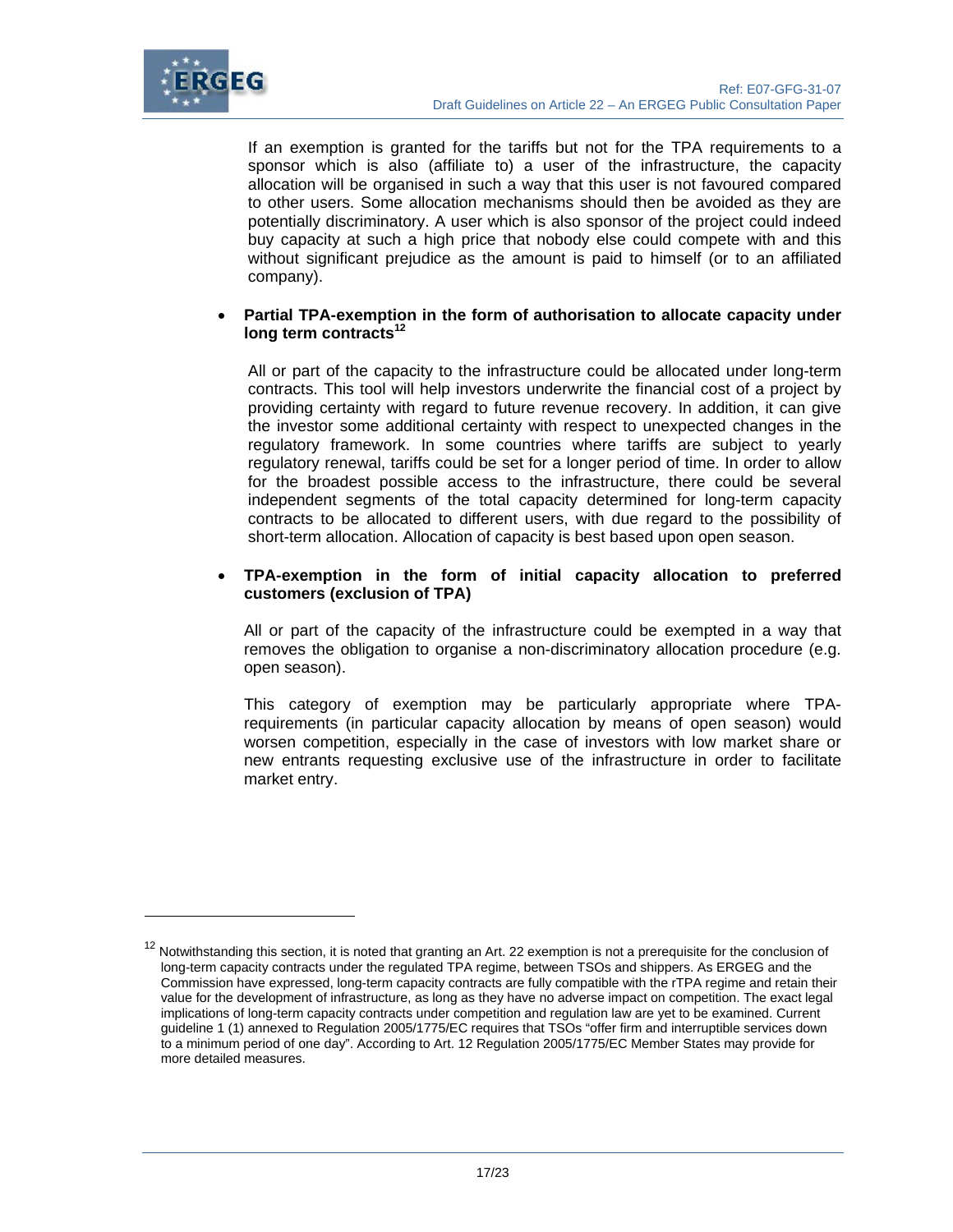

## **3.3.1.2 Full exemptions**

Full exemptions encompass the entire capacity on the infrastructure. They may be granted when, in addition to passing the five tests, the principle of proportionality is upheld because the overall benefits of a full exemption outweigh the costs of such an exemption on the default TPA regime. At the same time, as described below, conditions can be used to mitigate any negative impact on the market.

## **3.3.1.3 Conditions**

Art. 22 para. 3 (b) (ii): In deciding to grant an exemption, consideration shall be given, on a case by case basis, to the need to impose conditions regarding the duration of the exemption and nondiscriminatory access to the interconnector.

Art. 22 para. 3 (b) (iii): When deciding on the conditions in this subparagraph account shall, in particular, be taken of the duration of contracts, additional capacity to be built, the modification of existing capacity, the time horizon of the project and national circumstances.

Art. 22 para. 3 (c): When granting an exemption the relevant authority may decide upon the rules and mechanisms for management and allocation of capacity insofar as this does not prevent the implementation of long term contracts.

Conditions on the duration of the exemption and the non-discriminatory access to the infrastructure as mentioned in Art. 22 para. 3 (b) (ii) shall be interpreted as referring to all kinds of infrastructure under the scope of Art. 22. The mere mention of an "interconnector" is too narrow and would, if taken literally, unjustly treat new LNG infrastructure and storage less strictly.

#### **Duration of the exemption**

- a) The exemption shall generally not be longer than the expected and efficient pay-back period of the project as assessed by the NRA. A shorter duration shall be justified, where the risk connected to high investment volumes will sink significantly once a significant share has been remunerated. The duration of the pay-back period shall be assessed, taking into account in particular comparing different scenarios of revenue streams.
- b) Where the deciding authority's considerations depend at least partly on market predictions, a clause for revision shall be attached to the exemption, subject to procedural admissibility of such clauses. This clause shall be sufficiently specific as to the conditions under which the exemption may be revised and shall explicitly mention the consequences of such revision. Investors need to know upfront under what circumstances exemptions may be reviewed. These circumstances should be reasonable and stable.
- c) An exemption may also be reviewed due to other factors besides imprecise market predictions. For example,
	- when market circumstances change markedly (permanently) such that the exemption has a negative impact on competition/security of supply and therefore customers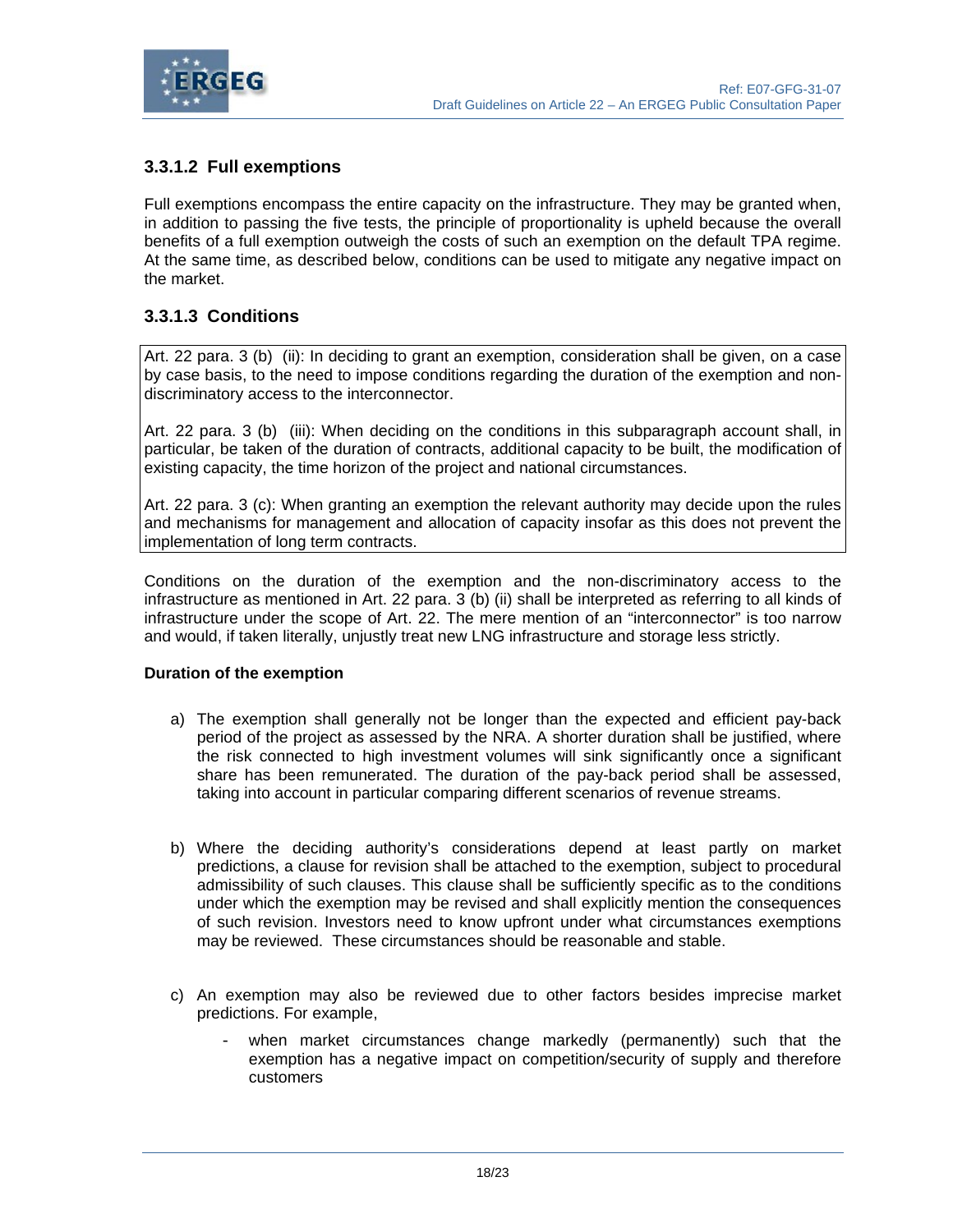

- when mergers, takeovers, or other forms of company restructuring result in a change in market design and market share. Applicants are obliged to notify the deciding authority on any such changes.
- when competent authorities witness capacity hoarding;
- when capacity is transferred to an affiliated shipper of the project sponsor which increases its market dominant position
- the conditions associated with the exemption have been continuously and materially not met by the infrastructure operator, owner or users
- if there is a material change to the degree in which the requirements of the exemption are met with respect to the facility as the result of any action or omission of the facility owner, operator of the facility or through putter.

In these cases as well, in order to maximise investor certainty, there will need to be clear and stable rules laying out the reasons why an exemption might be reviewed. Any decisions regarding the modification of an exemption must be proportional to the circumstances that arise. A revocation of an exemption should be seen as a last resort given the impact that it could have the cost of investment in the future.

#### **Non-discriminatory access**

Where only a partial TPA exemption is granted, a non-exempted part of the infrastructure will be reserved for TPA. An appropriate solution is to provide non discriminatory access by means of open season allocation procedures. Anti-hoarding mechanisms shall apply to both the nonexempted and the exempted part. Regimes like **use-it-or-lose-it** seem most appropriate to ensure that the respective part is efficiently used by being returned to the market. These arrangements must ensure the effective and efficient use of capacity, which is equally necessary for TPA and exempted infrastructure.

#### **Duration of contracts**

l

Without prejudice to long term contracts needed to make an investment feasible, due regard should be also given to the need for short term contracts in order to allow for competition. The competent authorities shall ensure compliance with relevant legislation as well as other relevant  $deve$ lopments<sup>13</sup>.

#### **Mechanisms for management and allocation of capacity**

- a) Where the facility is open to TPA, deciding authorities shall ensure appropriate implementation of mechanisms for capacity allocation.
- b) For all exemptions, deciding authorities should be able to impose appropriate congestion management measures (e.g. UIOLI measures) so as to make sure that capacity is used to the fullest extent in response to market demand and that the exemption fulfils its original role;
- c) when conditions are imposed, the NRA shall, where appropriate, approve the design of their implementation prior to the start of commercial operation of the infrastructure;

<sup>13</sup> E.g. judgment of the Court (Grand Chamber) of 7 June 2005, OJ C 70 of 2.03.2003.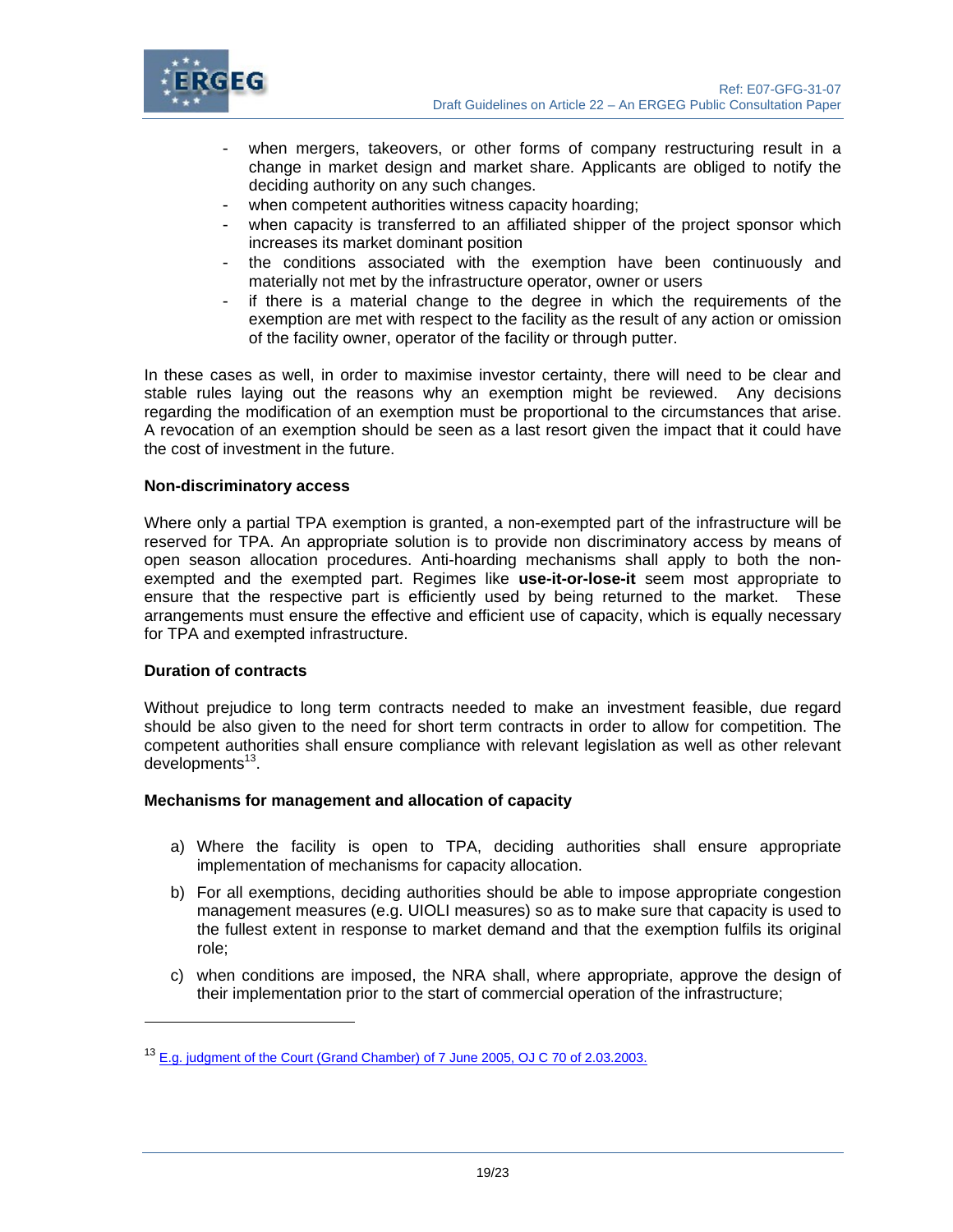

- d) the NRA shall check the compatibility of the rules/practices prevailing on the exempted infrastructure with the connected systems;
- e) a secondary market for capacity, or a UIOLI system can only work successfully if some operational rules are harmonised or at least consistent with other related systems and the services within a given facility are standardised as necessary.
- f) Effective anti-hoarding provisions, e.g. short-term and / or long-term use-it-or-lose-it requirements should apply to all infrastructure, whether exempted or not from TPA. These conditions must be non-discriminatory, transparent and proportionate. It would not be reasonable for the operator of a facility to be against economical access by third parties when the capacity is unused, that is, when the holders of capacity did not nominate its use.

#### **Transparency**

Deciding authorities should assess if and to which degree transparency requirements (e.g. for technical capacity etc.) have a negative impact on the investment decision. With respect to LNG and storage facilities, the transparency requirements stipulated by GGPLNG and GGPSSO can be used as a basis.

## **3.3.2 Co-ordination and Co-operation**

Art. 22 para 1 (e): […] In the case of an interconnector any exemption decision shall be taken after consultation with the other Member States or regulatory authorities concerned.

The deciding authorities shall apply the following procedural rules:

- a) Upon receiving an Art. 22 application, the deciding authority shall notify other concerned authorities without undue delay.
- b) The deciding authority shall share all the relevant documentation with other concerned authorities, including at least a summary, in English, of the necessary information to be provided by the applicant, and give the other concerned authorities at least four weeks time to respond in writing, unless a shorter deadline is prescribed by law.
- c) The deciding authority shall inform other concerned authorities of the intended decision.
- d) Other concerned authorities shall safeguard all confidentiality requirements determined by the deciding authority.

## **3.3.3 Market participation and consultation**

Where the participation of significantly affected market parties is not already prescribed in national legislation, deciding authorities shall at least conduct an open market consultation and take the relevant findings into account.

## **3.3.4 Early notification of the Commission**

The European Commission should be notified of a planned or pending application for exemption as early as possible in the process.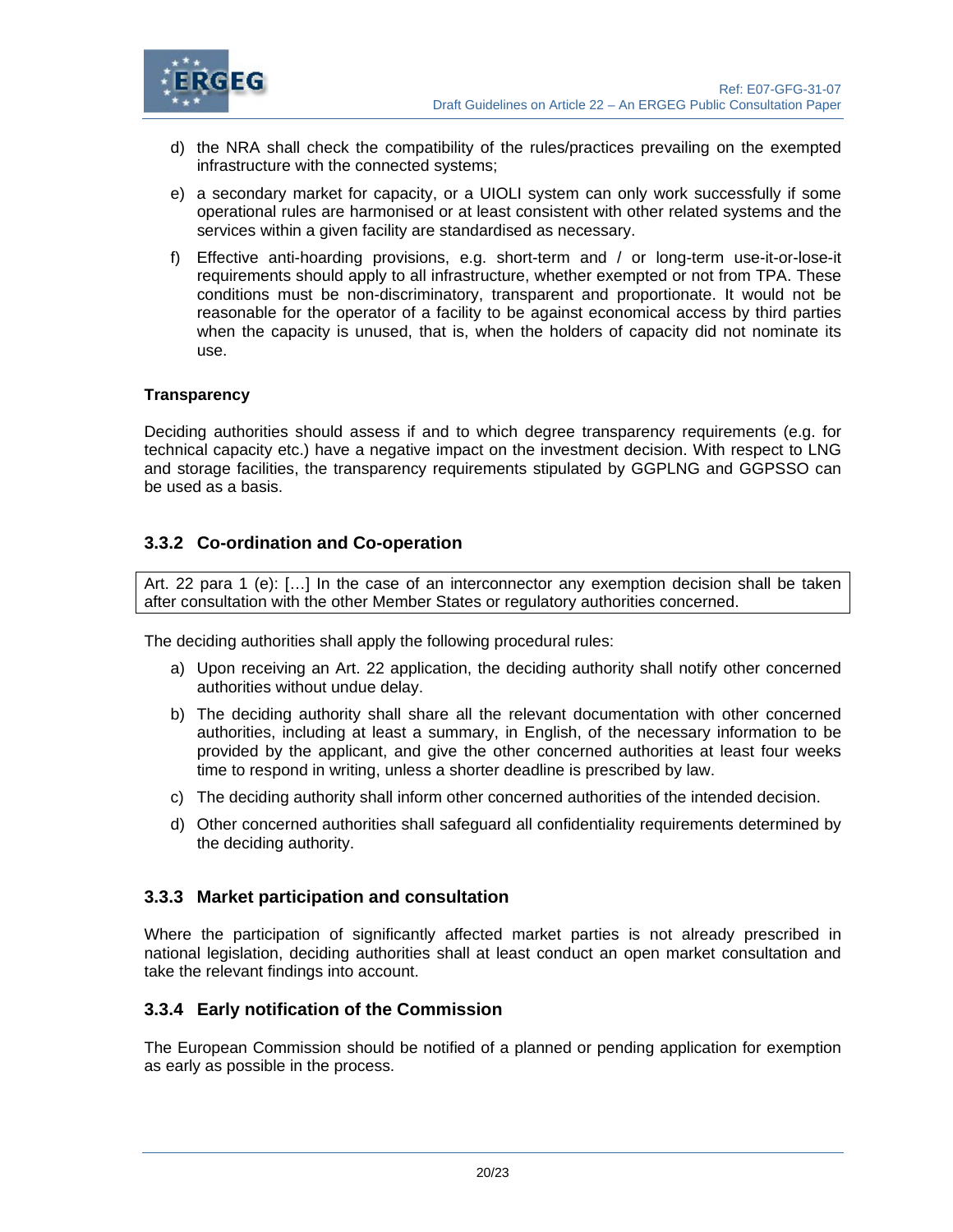

## **4 RESPONDING TO THE PUBLIC CONSULTATION**

Directive 2003/55/EC of the European Parliament and of the Council of 26 June 2003 concerning common rules for the internal market in natural gas and especially Article 22 thereof aims at the promotion of effective competition and security of supply by creating incentives for efficient investments in new infrastructure projects, while at the same time recognizing the need for nondiscriminatory access to relevant infrastructures. ERGEG agrees upon the following guidelines which constitute a harmonized and transparent framework for competent authorities when deciding on exemption procedures.

The underlying Guidelines on Article 22 are designed within the legal framework set by the existing Art. 22. The guidelines should be used by deciding authorities to guide their decisions when considering Article 22 applications. As shown in the analysis report on the European Regulators Experience with Article 22 exemptions of Directive 2003/55/EC [Ref: E07-TNI-01-  $04$ <sup>14</sup>, a significant amount of infrastructure projects have either received exemptions or are in the process of requesting exemptions. This shows the need for a harmonized or at least consistent and improved approach for implementing Article 22. This is the aim of the present guidelines.

ERGEG invites all interested parties to comment on the issues raised in this paper – and in particular those questions highlighted below. Any comments should be received by **2 May 2008** and should be sent by email to **article22@ergeg.org**.

Following the end of the public consultation period, ERGEG will publish all comments received from stakeholders. Any respondents wishing ERGEG to treat its contribution as confidential should clearly state this in their reply and endeavour to give any confidential material in annexes that can be separated from publishable non-confidential material.

## **4.1 Questions for stakeholders**

l

- ♦ Do you consider the described general principles and guidelines appropriate to achieve a consistent and transparent framework for competent authorities when deciding on exemption procedures?
- ♦ Do you consider the present scope of eligible infrastructure to be too narrow?
- ♦ Do you consider open season (or comparable) procedures an important tool in assessing market demand for capacity with respect to determining the size of the project applying for exemption, as well as in the subsequent capacity allocation? Should open season (or comparable) procedures be mandatory?
- ♦ Should open seasons also be used to allocate equity?

<sup>&</sup>lt;sup>14</sup> cf. ERGEG's Report on Article 22 Exemptions, Ref: E07-TNI-01-04, 13 September 2007

http://www.ergeg.org/portal/page/portal/ERGEG\_HOME/ERGEG\_DOCS/ERGEG\_DOCUMENTS\_NEW/GAS\_FOCUS\_GROUP/E07- TNI-01-04\_Art.%2022-AnalysisReport\_finalLAST.pdf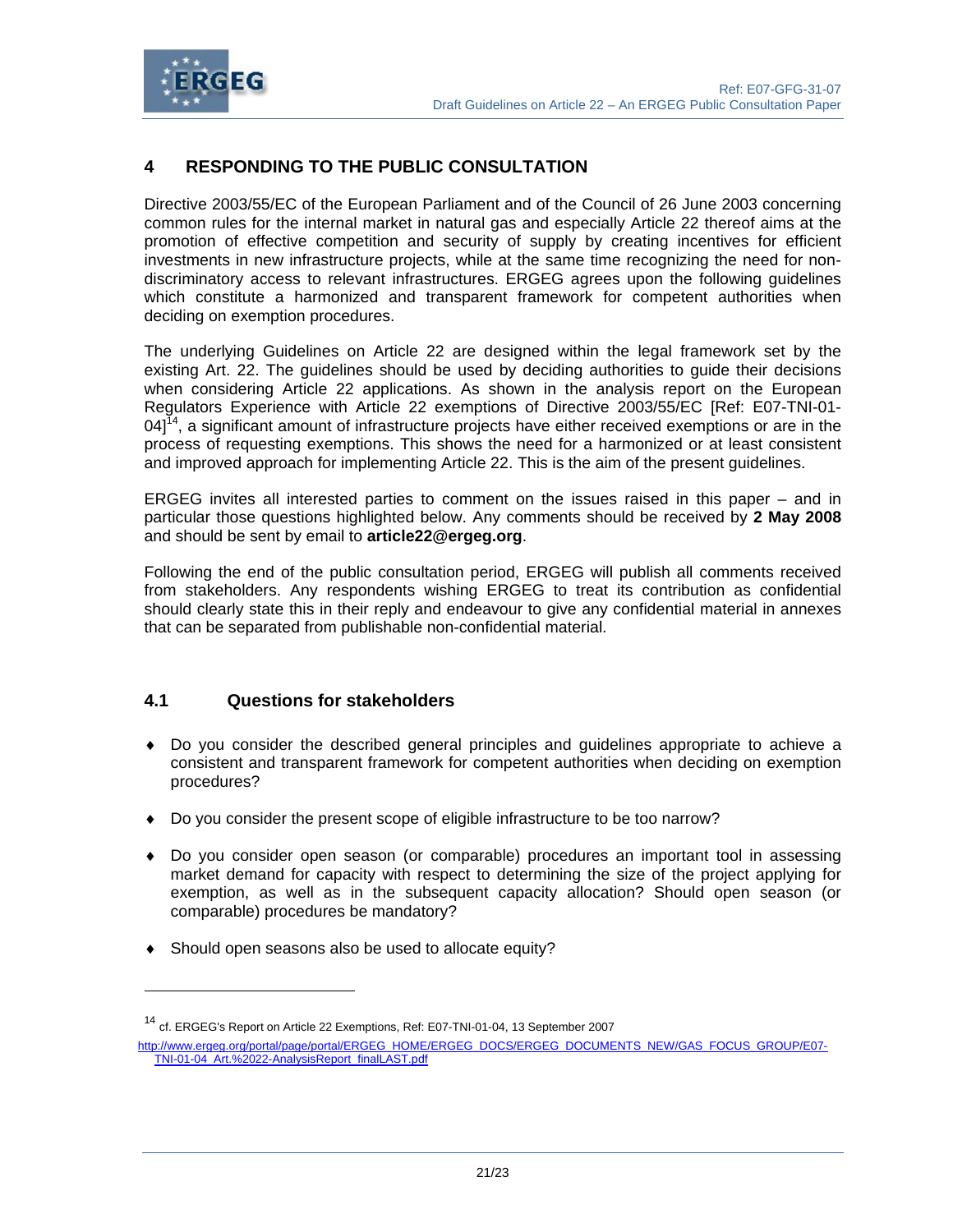

- ♦ Some stakeholders think that Art. 22 should be applied differently to LNG terminals as they may be generally better suitable for enhancing competition and security of supply than other types of eligible infrastructure. What is your point of view on this? If you agree, how should this be reflected in the guidelines?
- ♦ Are the described criteria for assessing the effects of an investment in infrastructure on enhancement of competition in gas supply appropriate?
- ♦ Are the described criteria for assessing the effects of an investment in infrastructure on enhancement of security of supply appropriate?
- ♦ Are the described criteria for the risk assessment appropriate?
- ♦ Are the described criteria for assessing whether the exemption is not detrimental to competition or the effective functioning of the internal gas market or the efficient functioning of the regulated system to which the infrastructure is connected, appropriate?
- ♦ To what extent should consultations with neighbouring authorities be done?
- ♦ Parts 3.3.1.1 and 3.3.1.2 of the proposed guidelines deal respectively with partial and full exemptions. Do you consider the described decisions (partial/full exemption) appropriate in safeguarding the goal of Directive 2003/55/EC in making all existing infrastructure available on a non-discriminatory basis to all market participants and safeguarding the principle of proportionality?
- ♦ Do you believe that Art 22 exemptions should also benefit incumbents or their affiliates? If yes in what way and to what extent?
- ♦ Do you agree that under certain circumstances, deciding authorities should be entitled to review the exemption? How can it be assured that this does not undermine the investment?